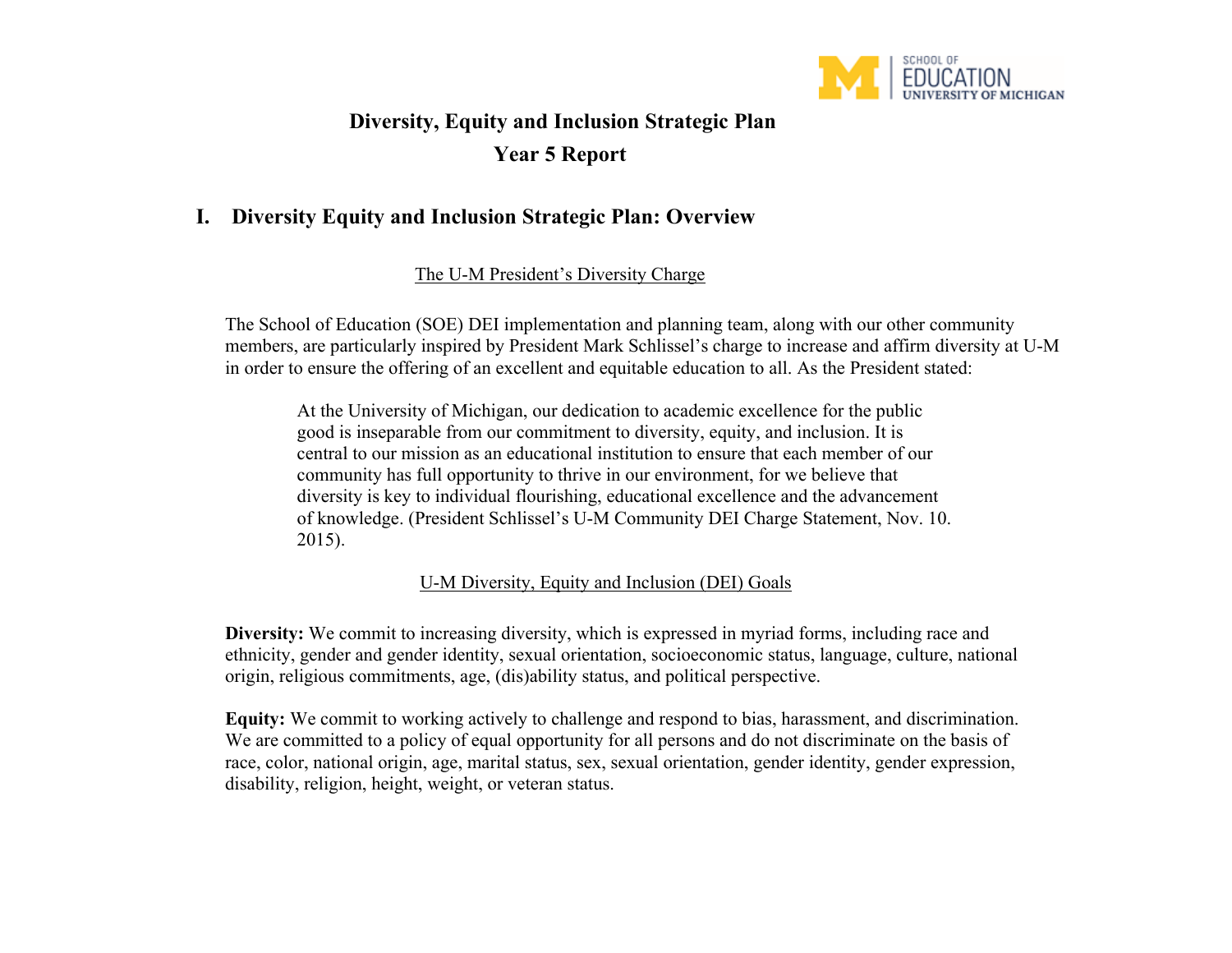#### SCHOOL OF DEI STRATEGIC PLAN **EDUCATION** 5-YR STRATEGIC OBJECTIVES, MEASURES, AND FY21 ACTIONS **FMICHIGAN**

**Inclusion:** We commit to pursuing deliberate efforts to ensure that our campus is a place where differences are welcomed, different perspectives are respectfully heard and where every individual feels a sense of belonging and inclusion. We know that by building a critical mass of diverse groups on campus and creating a vibrant climate of inclusiveness, we can more effectively leverage the resources of diversity to advance our collective capabilities.

School of Education's DEI/*dije* Mission, Vision, Values, and Principles

**Justice:** SOE has expanded upon the University's DEI charge to also incorporate attention to "justice" in our DEI mission. We, therefore, have termed our DEI work "*dije*" (using the Spanish pronunciation of "deehay") to stand for "diversity, inclusion, justice, and equity."

Adding "justice" to our DEI mission signals our vision and our value of educators helping to create just societies. Justice, for SOE, means the provision of equal respect, institutional access, and inclusive learning and work environments for students, faculty, and staff. We are striving to ensure these environments are equitable, humanizing, and void of day-to-day expressions of discrimination and other structural barriers that limit individual, professional and institutional growth. The inclusion of attention to justice signals that we may have to take extraordinary measures or distribute resources differently than in the past as we seek to redress unjust practices that result from structural barriers and institutional practices. Thus, the word justice signals explicit and strategic attention to changing our practice. We are striving to promote justice through our research, public scholarship, community building, and our preparation of education practitioners and policymakers.

Our rationale for incorporating explicit attention to justice, and for tending to our strategic objectives described in later sections, stems from the guiding principles articulated in our original DEI Statement and Strategic Plan.

## SOE DEI/*dije* Principles

❖ The diversity of our faculty, students, and staff should reflect the character and contours of our demographically diverse society and should be leveraged to challenge entrenched educational and social inequalities;

❖ Diversity of identity, culture, perspective, language, and mode of expression should be protected and actively cultivated in our research, curricular, pedagogical, and work activities;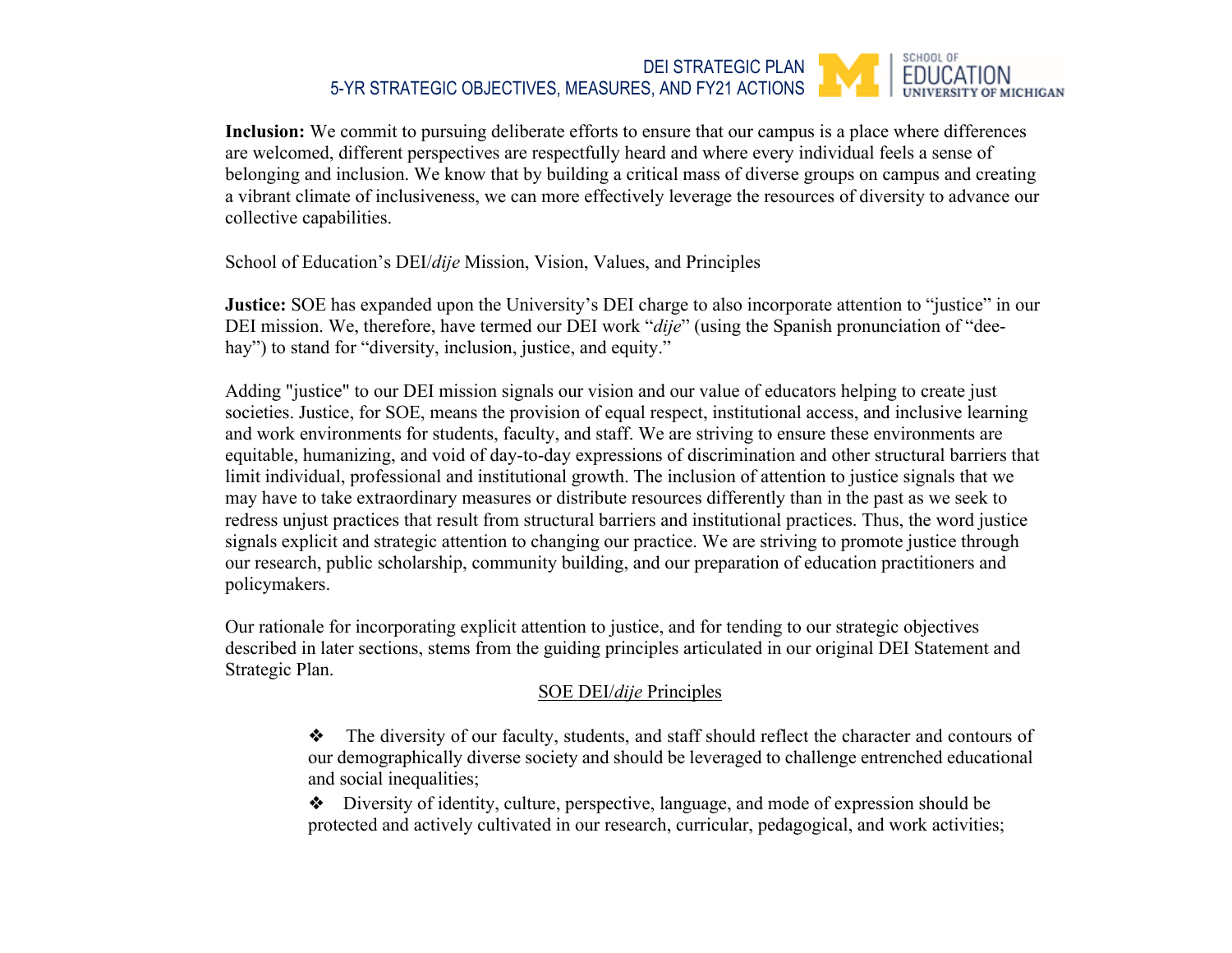#### SCHOOL OF DEI STRATEGIC PLAN **EDUCATION** 5-YR STRATEGIC OBJECTIVES, MEASURES, AND FY21 ACTIONS

❖ Our practices and policies must ensure the full inclusion and empowerment of persons who identify as members of historically disenfranchised groups, and must also cultivate among all community members shared competencies, sensitivities, and equity-oriented habits of mind;

❖ Each member of our community should be recognized both as an individual with distinct talents, perspectives, and insights, and as a member of social groups who have benefited from or been disadvantaged by historical and contemporary power inequalities;

❖ Informal and professional interactions within the school or in relation to school business should enable courageous, respectful, and civil discourse across differences in opinion, perspective, identity, and power status;

❖ Our institutional responsibility to enact these principles of diversity, inclusion, justice, and equity requires that all of our community members contribute to an environment that supports the effective, socially just education that we seek.

# **II. Implementation Highlights & Planning Process Used**

Planning Lead(s)

SOE Dean Elizabeth Birr Moje

SOE DEI/*dije* Co-Implementation Leads Dr. David L. Humphrey Jr. and Dr. Maren Oberman

## Planning Team

- SOE's Education Diversity Advisory Council (EDAC) Co-chairs, Dr. David L. Humphrey Jr. and Dr. Maren Oberman
- SOE *dije* Graduate Student Staff Assistant (GSSA), Mr. Jordan Ross
- Undergraduate Education for Empowerment Minor Interns, Ms. Brianna Morigney and Ms. Mariah Benford

## Planning Process Summary

● Process used to collect data

Our data collection processes include: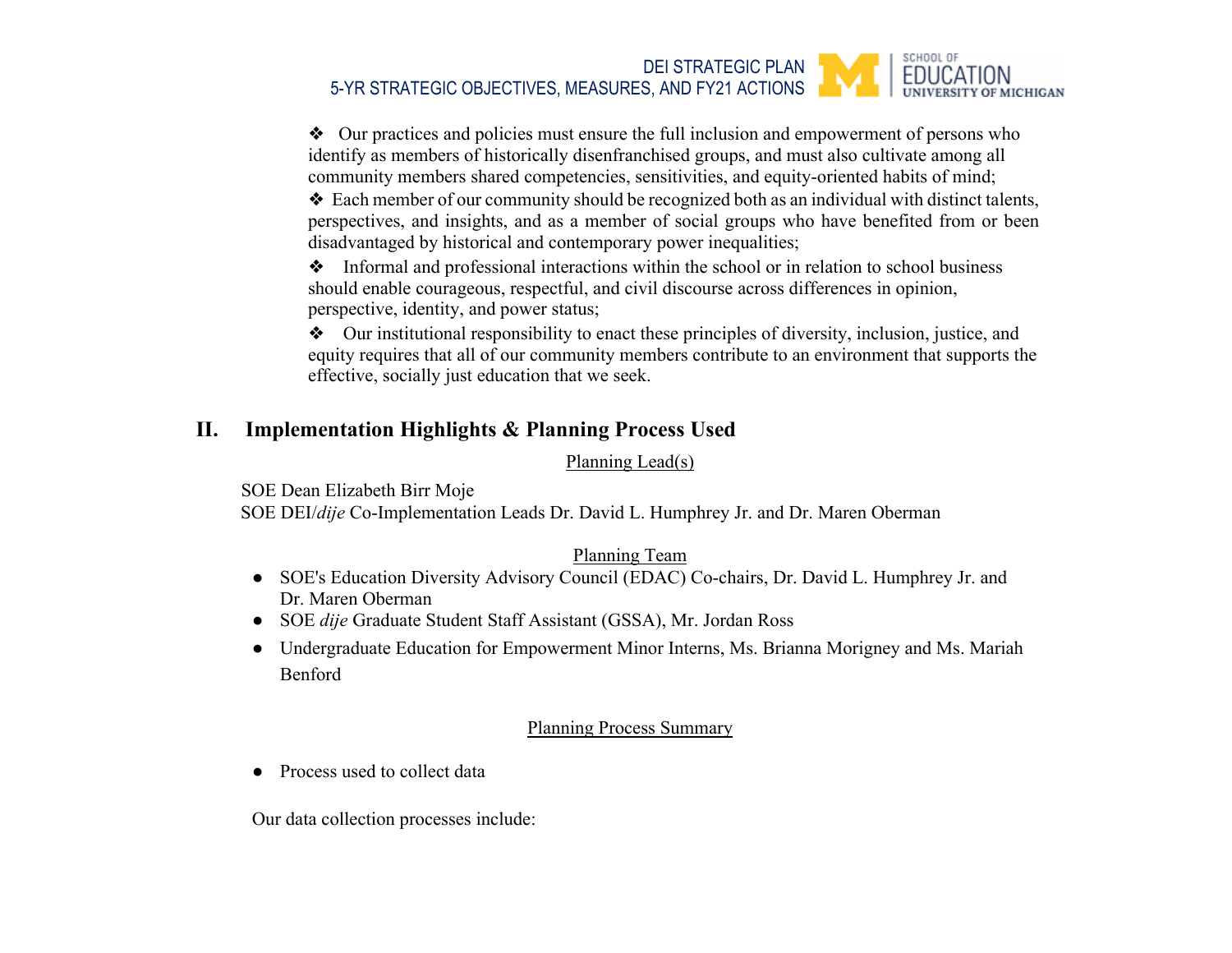

- aggregation and disaggregation of data regarding student enrollment and student, faculty, and staff demographics;
- meetings and colloquia by Dean Moje, Implementation Leads Humphrey and Oberman, and other key SOE community stakeholders;
- and the availability of online links for identified or anonymous feedback.
- Sources of data

The major sources of SOE *dije* data include:

- undergraduate and graduate enrollment data (school-wide & program-wide);
- student, staff, and faculty demographic data;
- staff climate survey data;
- dije student survey data;
- dije end-of-year evaluation data from faculty & staff;
- qualitative discussion data (captured by notes) at all-school meetings, faculty meetings, community conversations, program forums with students, Dean Moje's fireside chats, EDAC meetings, antiracist working group meetings, and the Dean's Executive Committee meetings; and
- feedback directly emailed to SOE leadership or anonymously sent through our SOE diversity page[:](http://soe.umich.edu/diversity/) <http://soe.umich.edu/diversity/> and the SOE anonymous website link: [http://www.soe.umich.edu/contact\\_dean\\_anonymously/](http://www.soe.umich.edu/contact_dean_anonymously/)
- Data analysis and action idea generation activities

Dean Moje and DIO Humphrey met every two weeks for regular check-ins on *dije* work in the SOE. Dean Moje and Implementation Leads Humphrey and Oberman had monthly *dije* implementation planning meetings during the 2020-2021 academic year to analyze and discuss SOE *dije*-related feedback gathered from *dije* events, discussions, email messages, and online postings. Moje, Humphrey and Oberman also used this time to discuss upcoming *dije* programming, organizational issues, and community member needs.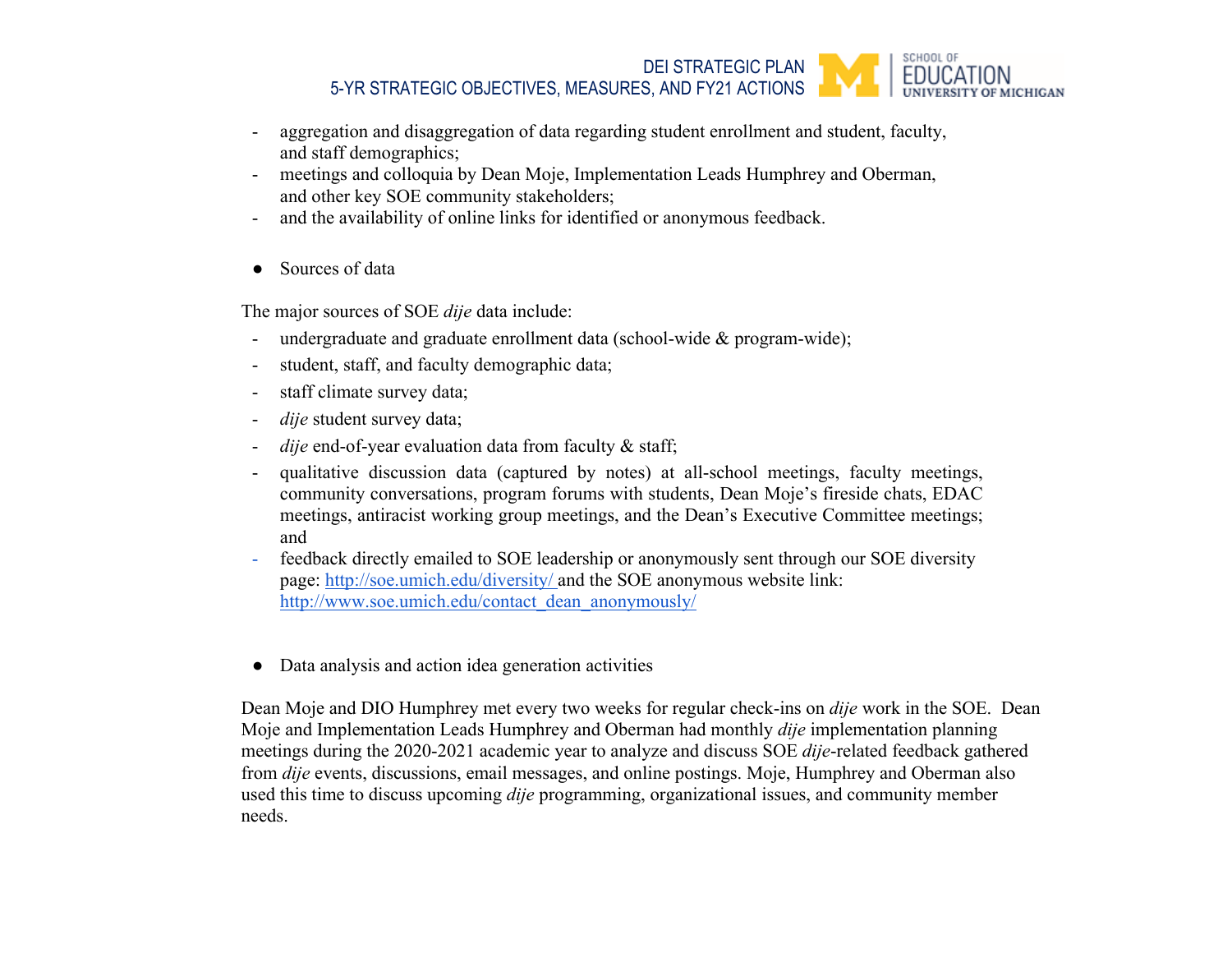#### SCHOOL OF DEI STRATEGIC PLAN 5-YR STRATEGIC OBJECTIVES, MEASURES, AND FY21 ACTIONS **MICHIGAN**

Implementation Co-Leads Humphrey and Oberman held weekly meetings during the fall term year with the *dije* graduate program assistants to plan *dije*-related programming and projects, and also reviewed SOE community feedback. The *dije* graduate program assistants met with SOE students and student groups (e.g., the Black Male Roundtable, Black Graduate Collective, Graduate Organization of Students in Higher Education) to encourage and coordinate their *dije*-related efforts.

In addition, Humphrey and Oberman co-chaired the Education Diversity Advisory Committee (EDAC), which met monthly. This year EDAC participated in one (1) faculty search by conducting a group interview during person-specific candidate campus visits and by reviewing new faculty search proposals and search committee proposals through the lens of *dije* considerations. The EDAC also reviewed proposals for the membership of new search committees for AY 2021-2022.

In addition, Humphrey and Oberman founded and co-chaired the Antiracist Working Group, which met six times throughout the year to establish definitions for working towards an antiracist identity in the SOE. This group held a series of community meetings with various stakeholders in the SOE to gather data on the collective's vision for antiracism in the school as well as necessary action steps and knowledge development.

Ideas for *dije* action items were generated in all the meetings mentioned above.

Dean Moje also met weekly with Associate Deans Shari Saunders and Ed Silver and quarterly with Instructional Liaisons/program chairs to advance strategic objectives by incorporating *dije* into faculty members' responsibilities in teaching and research. Dean Moje also met bi-weekly with all chairs (Program Chairs and Associate Deans) to discuss general school operations, during which times we discussed matters concerning our *dije* work, with a strong focus on our work to develop antiracist and decolonizing practices.

• Summary of engagement activities

SOE *dije* engagement events include: all-school meetings, community conversations, program forums with students, fireside chats, faculty reading groups, academic colloquia, DEI-focused departmental and/or unit meetings, strategic communications, and DEI training and education for faculty, staff, and students.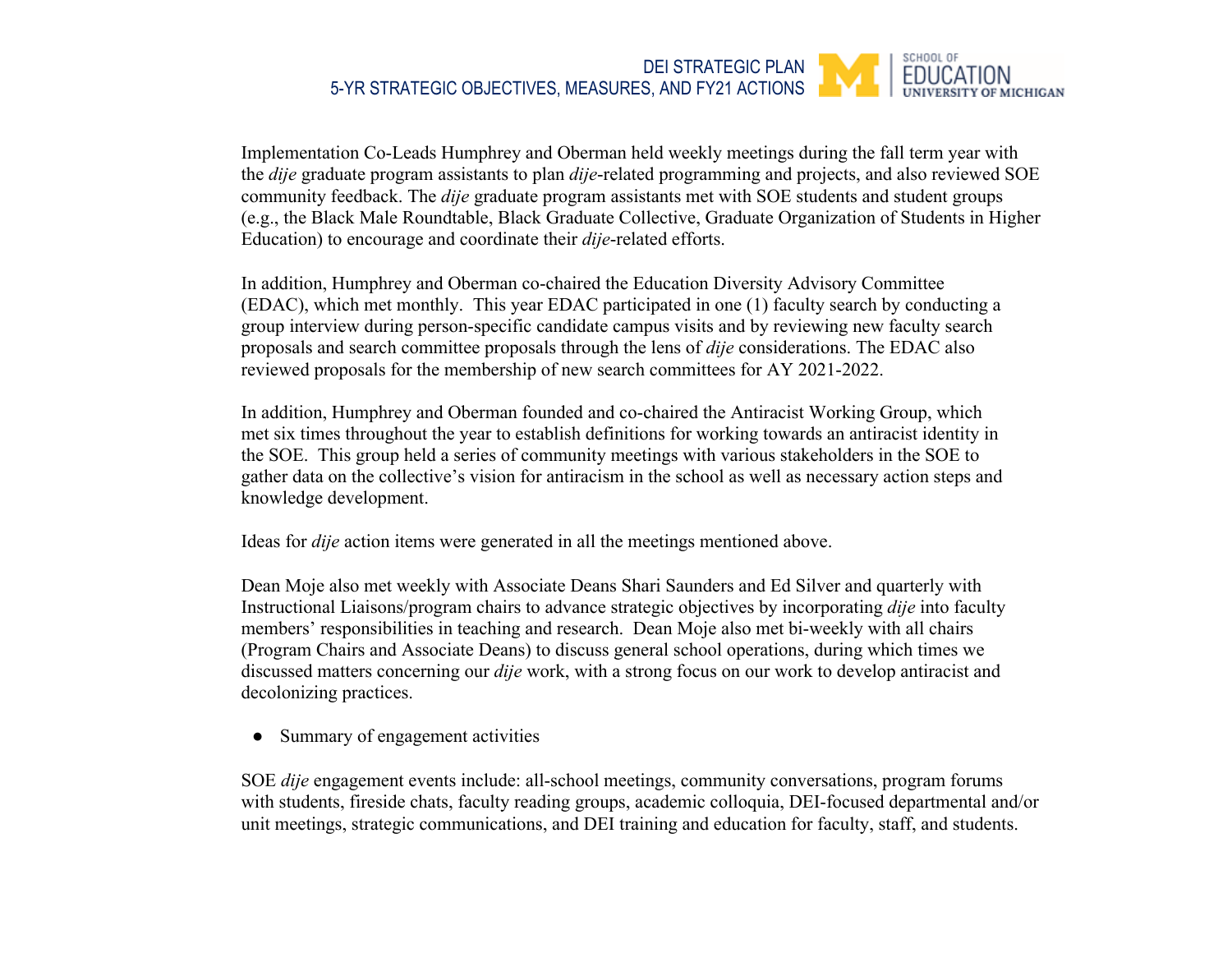SCHOOL OF DEI STRATEGIC PLAN 5-YR STRATEGIC OBJECTIVES, MEASURES, AND FY21 ACTIONS

SOE/*dije* implementation leadership, along with faculty, staff, and students are involved in initiating and/or planning our activities.

Notable highlights included:

- Expanded the Professional Learning Community for staff in the SOE entitled "*From complicity to coconspiracy."*
- Expanded the Race and Justice Institute to include doctoral students in departments across the SOE– Led by Dr. Maisie Gholson.
- Continued the Black Lives Matter at School Week of Action in the SOE.
- Increased faculty professional development offerings.
- The SOE sponsored the visit and lecture of Dr. Ibram X. Kendi, after designating his book, *Stamped from the beginning*, as the summer reading selection for the summer of 2020. The Rackham Graduate School, School of Social Work, and Ross School of Business joined us in the Kendi sponsorship.
- Course redesign for Elementary Teacher Education (ELMAC) 23.
- Launched the SOE Antiracism Colloquium
- Initiated and distributed *dije* graduate student research grants as part of the Antiracism Colloquium.
- Added a series of decentering whiteness workshops for faculty, staff, and students in the SOE.

# **III. Data and Analysis: Key Findings**

### *Summary of Data*

## A) Recruitment, Retention & Development Data

This domain pertains to the recruitment, enrollment, retention, and professional/career development of SOE undergraduate and graduate students, as well as faculty and staff members.

● We had 238 incoming students for AY 2020-2021. 30% of our incoming students identify as underrepresented minorities, an increase from last year where 29% of our 242 incoming students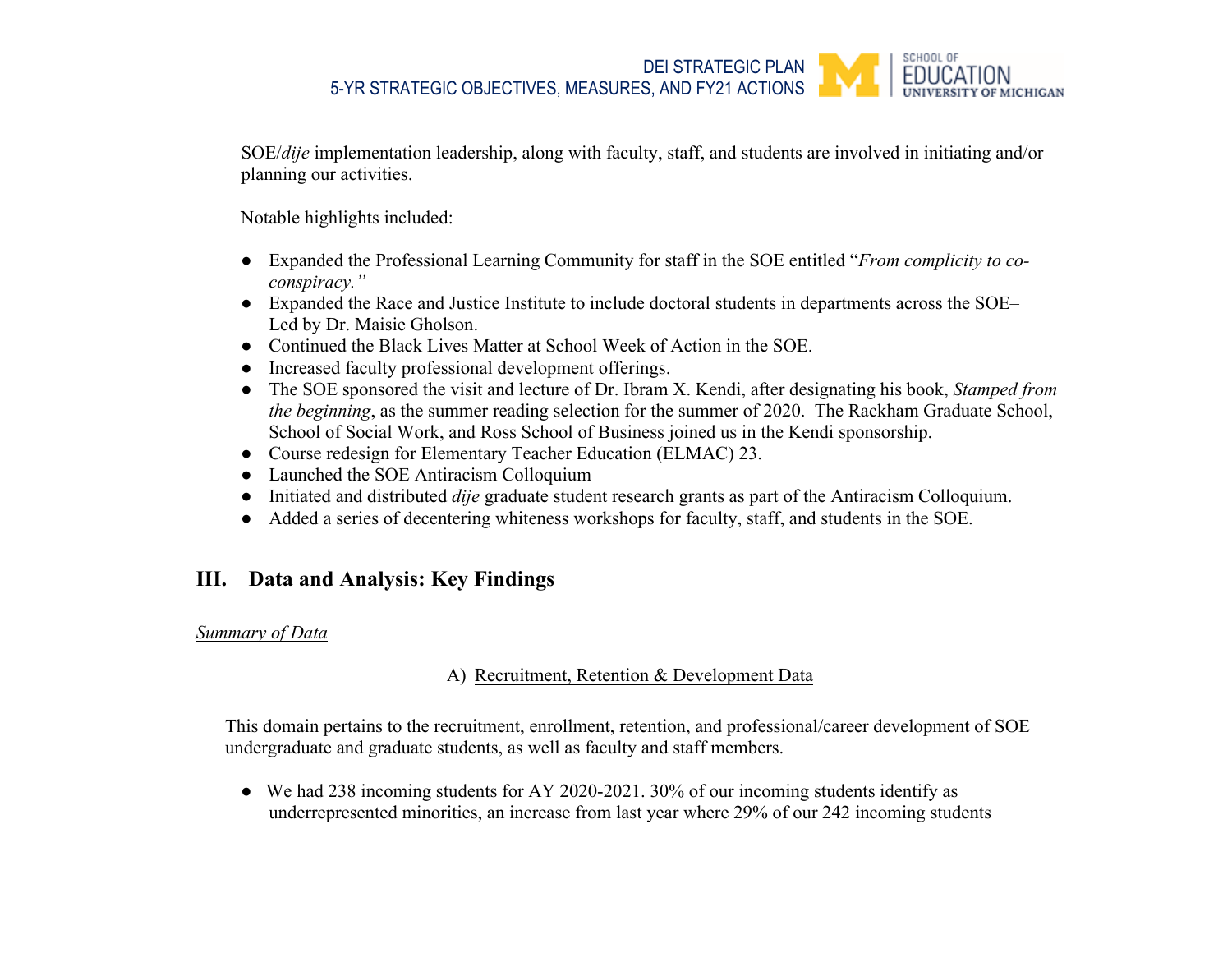#### SCHOOL OF DEI STRATEGIC PLAN **EDUCATION** 5-YR STRATEGIC OBJECTIVES, MEASURES, AND FY21 ACTIONS **MICHIGAN**

identified as underrepresented minorities. The decline in enrollment is largely due to planned decreases in our PhD programs (which will continue into the future until we reach optimal size). The decline in diversity of the population *may be* aligned with those decreases because we have more control over the admissions of our graduate population than we do over the undergraduate population where the majority of our admissions come from cross-campus transfers. Our total student enrollment was 530 for AY 2021-2022. Thirty-three percent (175) of the total student population identifies as an underrepresented minority, a 10% increase from 2020-2021.

- In the 2020-21 academic year, we awarded over \$3.8 million in scholarship funds. 2019-20 academic year, we awarded over \$3.8 million (\$3,840,743.50). This is an increase from last year (\$3.4 million, 2019-20).
- *dije*-infused staff hiring protocols are integrated into SOE staff hiring practices. *dije-*infused faculty search and hiring process remains in use. There was (1) person-specific faculty hire: Dr. Ebony Thomas (JPEE) - an African American woman. Her appointment begins in fall 2021.
- This year, our *Education for Empowerment* minor attracted the interest of 117 students from undergraduates across campus, 108 of whom participated in at least one SOE advising appointment. A total of 44 students have declared this minor; all are enrolled in schools or colleges outside the SOE. Among those who have declared this minor, 21% are males and 34% are from underrepresented groups.

## B) Education and Scholarship Data

This domain encompasses SOE teaching, instructional, and research matters for undergraduate and graduate students, as well as faculty members. We continue to devote attention to the issues raised in prior student climate surveys.

• In our most recent end-of-year survey of students, more than 50% of respondents disagreed or strongly disagreed with the statement, "A rich diversity of identities and perspectives are represented in the majority of my course syllabi." Students strongly agreed with statements about their instructors' strong capacity for *dije*-related *pedagogy* but results from the item about representation in our *curriculum* were markedly lower.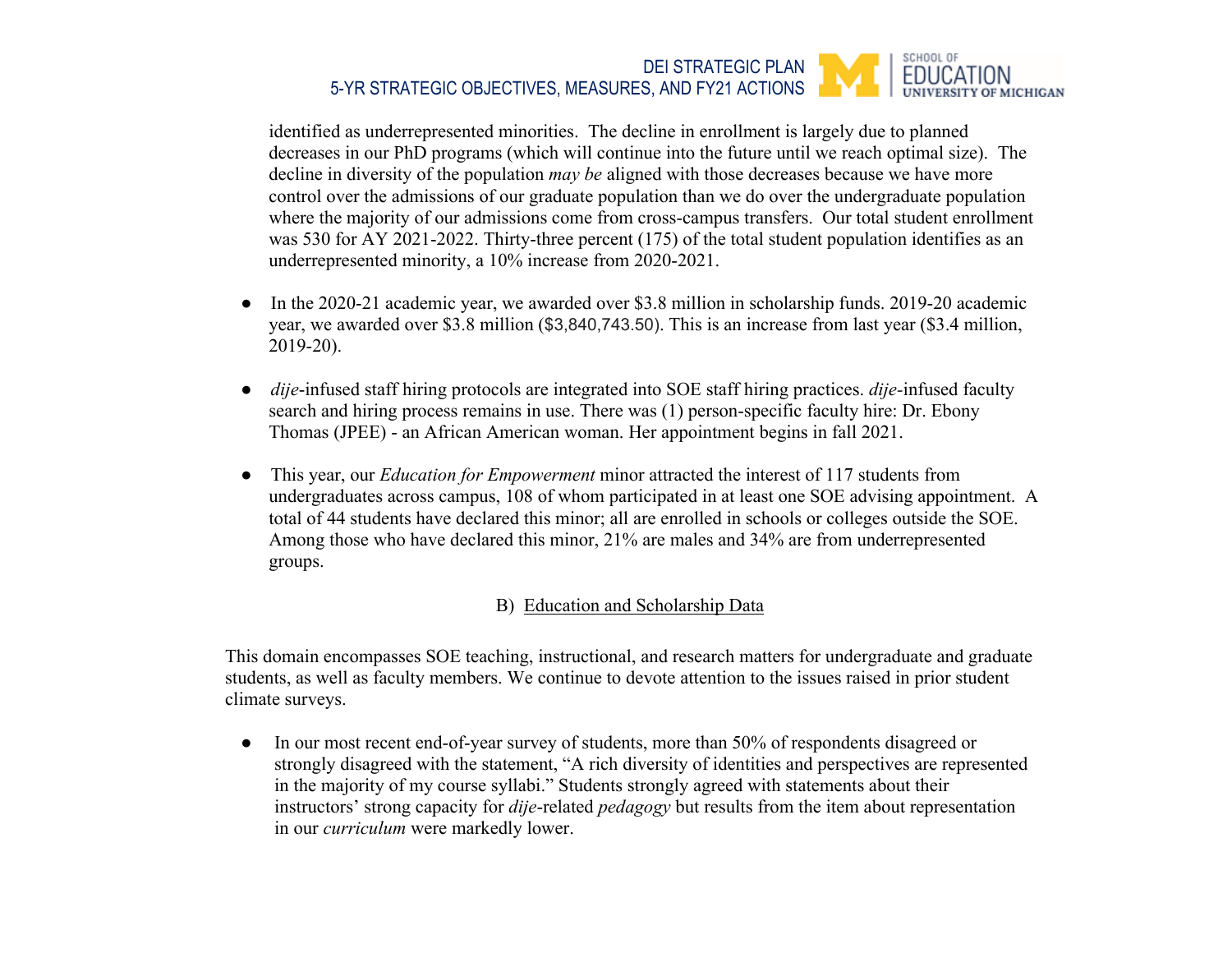#### SCHOOL OF DEI STRATEGIC PLAN 5-YR STRATEGIC OBJECTIVES, MEASURES, AND FY21 ACTIONS **MICHIGAN**

- In that same end-of-year survey, students were asked to respond to the prompt: "The following aspects of identity are NOT well-represented and discussed in the curriculum, overall (check all that apply)." Four of the identity categories were identified by 60% or more of our students as lacking representation in our curriculum: gender identity, sexual orientation, religious identity, and (dis)ability.
- Some data relevant to our Year 5 goals from our most recent *All Student Campus Climate Survey* specific to the SOE student findings included the following:
	- Nearly 30% of SOE undergraduate respondents ( $n = 21$  of 118 possible) indicated that they do not feel listened to by their GSI/TAs (compared to 20% of non-SOE students).
	- 23.8% of SOE undergraduate respondents ( $n = 21/118$ ) strongly disagreed that they are treated fairly in their classrooms (compared to 4.4% at U-M overall).

It is important to note that the low response rate of 18.6% makes these statistics difficult to interpret. However, we are dedicated to building a more inclusive curriculum across the SOE especially in relation to the following identity categories: gender identity, sexual orientation, religious identity, and (dis)ability.

● This year, the *dije* Office gave dedicated attention to partnering with SOE departments to increase programming that addressed enacting culturally responsive curricular and pedagogical orientations in the classroom. Examples include supporting curricular audits, partnering with the Spectrum Center to offer training on gender equitable language, and the introduction of the antiracist colloquium, which will be described in more depth below.

### C) Promoting an Equitable and Inclusive Environment Data

This domain encompasses factors that relate to ensuring that SOE offers inclusive and equitable learning and workplace environments for undergraduate and graduate students, as well as for faculty and staff members.

● Relevant highlights from the last *All Student Campus Climate Survey* specific to the SOE student body continue to include the following: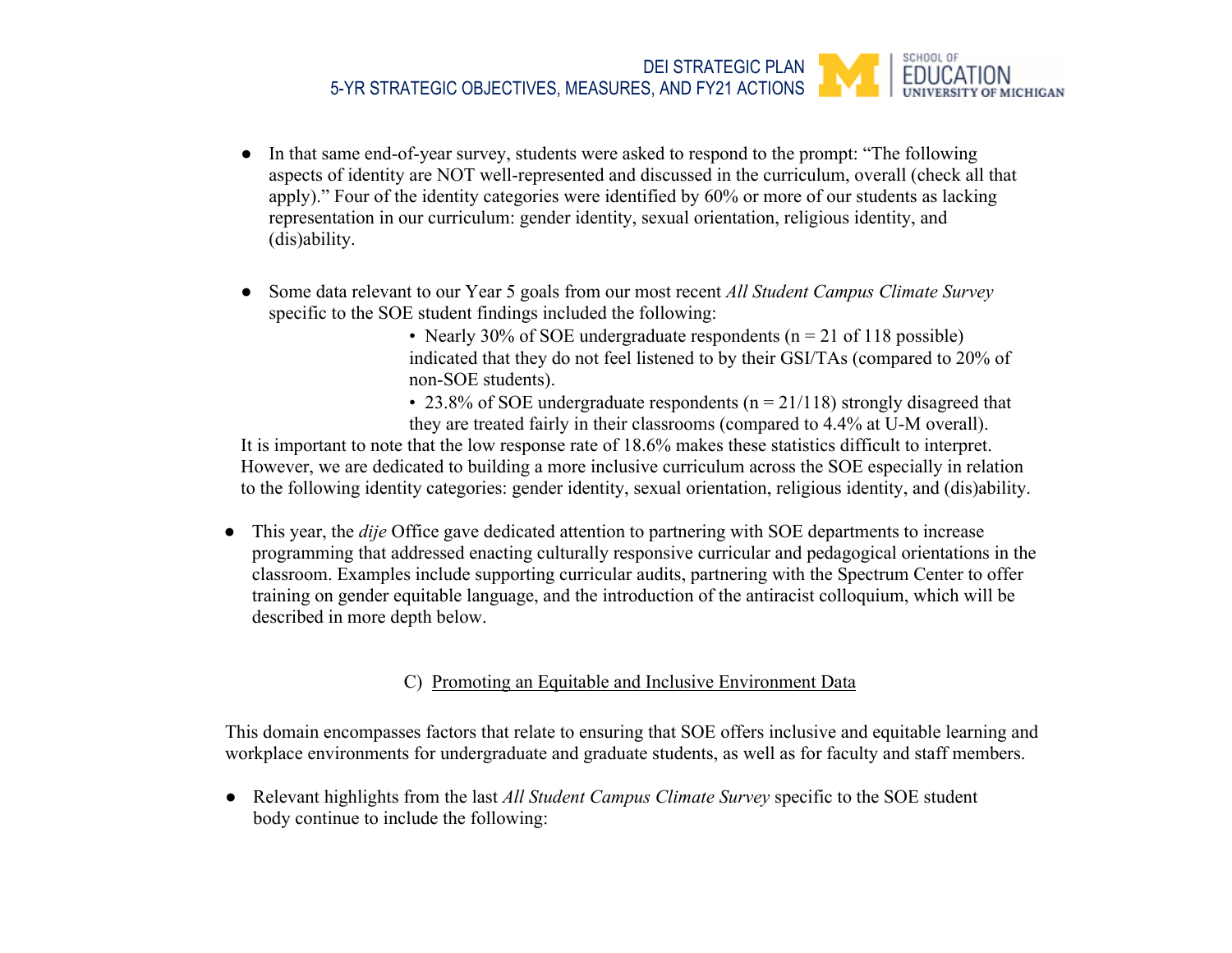SCHOOL OF DEI STRATEGIC PLAN **EDUCATION** 5-YR STRATEGIC OBJECTIVES, MEASURES, AND FY21 ACTIONS **F MICHIGAN** 

- $\bullet$  76.2% of our undergraduate respondents (n=21/118) feel satisfied or very satisfied with the climate at the School of Education.
- Although 77% of our white graduate student respondents reported feeling "very satisfied" with the climate at the SOE, Latinx graduate student respondents were evenly divided in their feelings of satisfaction. Of 20 student respondents, one third reported that they are very satisfied, one third were neutral, and one third were dissatisfied with our climate. (Graduate student respondents overall =  $173/430$ , or  $40\%$  response rate.)
- There are other important gaps in the data between white student respondents and students of color who responded; for example, whereas 9.2% of white graduate student respondents reported feeling that their opinions were not valued in their departments, nearly double that number of graduate students of color who responded (19%) felt their opinions were not valued. Similarly, replying to the statement, "My department is a place where I am able to perform up to my full potential," 72.4% of white graduate student respondents agreed, versus 57.7% of graduate students of color respondents.
- 19% of graduate students of color who responded reported that they have considered leaving our programs because they felt isolated or unwelcomed.
- In 2020, we conducted a survey in the School of Education to understand faculty/staff perceptions of how the SOE climate has changed since 2016. We received 43 responses (22 faculty – tenure/tenure track, clinical, and research faculty – and 21 staff), yielding a response rate of 34% for faculty and 21% for staff.

Among the visible structural changes in the School, the following steps were noted:

- the development and impact of hiring guidelines for faculty and staff that included attention to inclusion and diversity;
- there is more attention to *dije* in decision-making processes;
- the creation of the Education Dean's Advisory Committee (EDAC);
- the creation of annual *dije* Awards acknowledging the contributions to *dije* for an undergraduate student, graduate student, a staff member, and a faculty member;
- the inclusion of *dije* topics on faculty and staff performance appraisals;
- the appointment of DEI Faculty Leads as part of the larger DEI efforts; and
- the creation of the position and the successful search for SOE Inclusion and Diversity Office (now held by David Humphrey).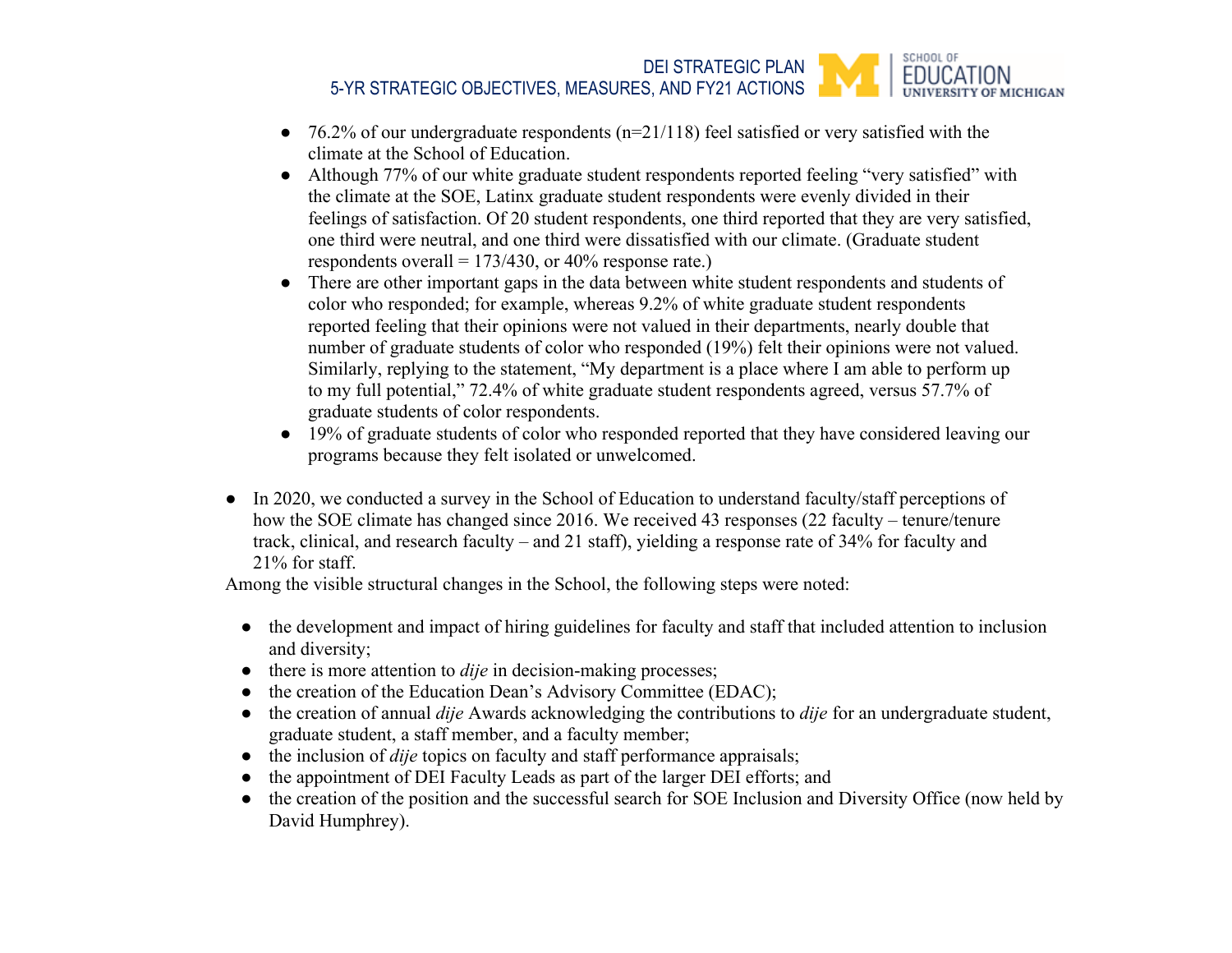#### SCHOOL OF DEI STRATEGIC PLAN 5-YR STRATEGIC OBJECTIVES, MEASURES, AND FY21 ACTIONS **MICHIGAN**

Example: "In Elementary Teacher Ed we have been deliberately thinking through how we address *dije* in different courses and how we can do better; we are working toward a social justice framework to guide our work collectively and programmatically but aren't quite there yet."

In addition, respondents noted changes in the climate and culture, including the following:

- *dije* has become part of the vocabulary of the SOE and ubiquitous in the SOE;
- we seem to have recognized and named a set of issues around privilege and access, and developed a way of talking about them (e.g., around issues of White supremacy and structural inequality);
- there have been many more professional development opportunities, events, and other activities in the SOE (workshops, community conversations, talks/lectures, unit-based and informal conversations, discussion of readings);
- we've gotten better at bringing up "tough conversations/topics" around *dije* (but many are too apprehensive to talk openly);
- more confrontational around surface-level *dije* issues (e.g., verbal slips);
- higher consciousness about *dije*-related issues among students and among faculty who attend faculty meetings; and
	- more conversation at faculty meetings about practical "on the ground" issues where faculty pose questions, share resources, etc.

Example: "There is a broader and more intentional discourse across the school which filters into classroom discussions, work groups and formal communications. This heightens expectations for students (in particular) and to some degree, faculty and staff. Elevated expectations are good, they push us to do more and justify actions that are consistent with the publicly articulated vision. Elevated expectations also can lead to expressed disappointment and some sense of disillusion[ment]."

 In addition to these signs of progress, virtually all respondents indicated the need for improvement; three indicated no change and one believed that the culture had become much less inviting and inclusive. One respondent indicated that there is too much focus on *dije*, and that this came at the expense of other important items.

● Informal qualitative data collected at fireside chats and other *dije* events suggest that "imposter syndrome" is a common experience for many graduate students, specifically women of color. There is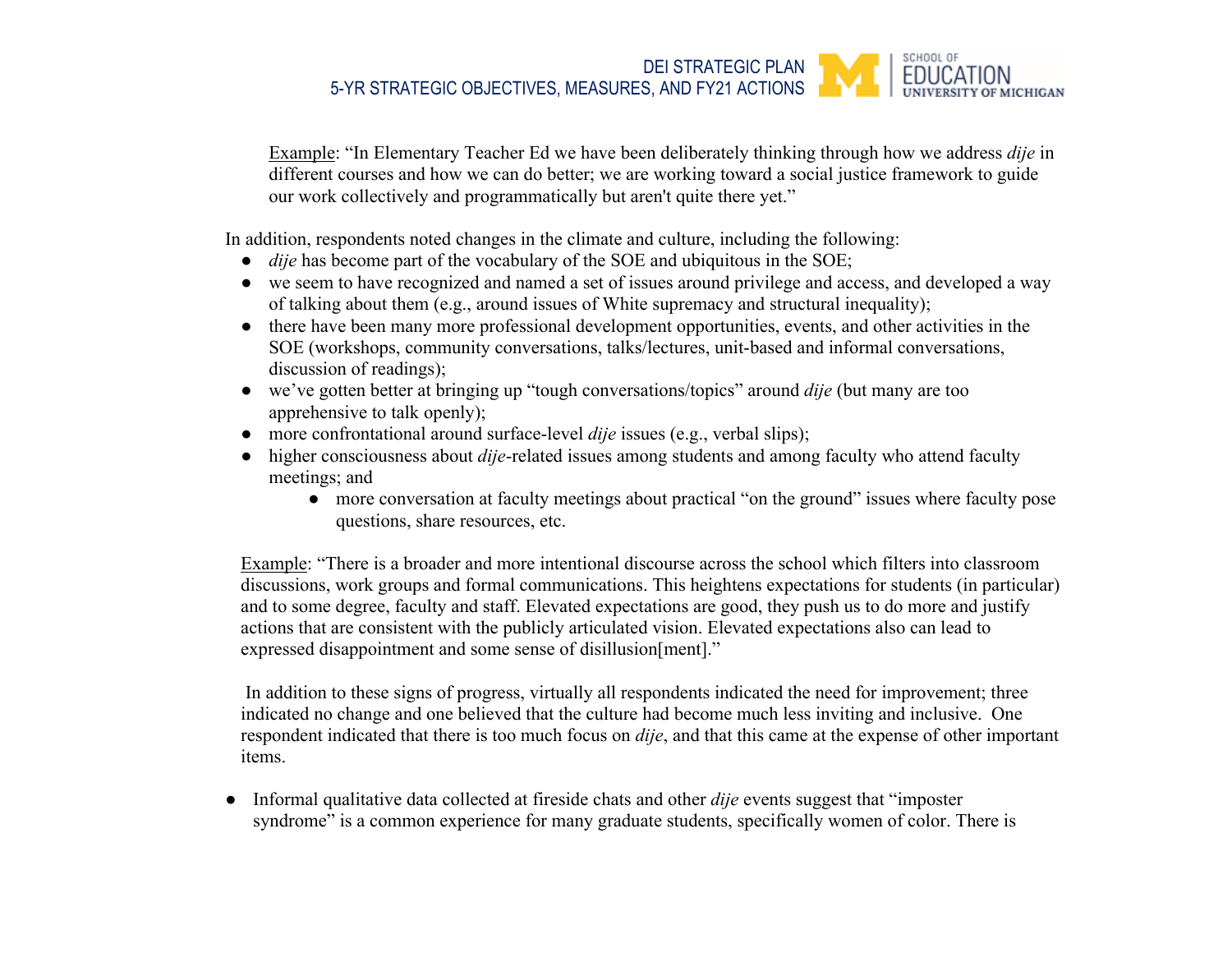#### SCHOOL OF DEI STRATEGIC PLAN **EDUCATION** 5-YR STRATEGIC OBJECTIVES, MEASURES, AND FY21 ACTIONS **FMICHIGAN**

also a high interest in exploring what it means to decenter whiteness; continue building community, particularly as it relates to increasing opportunities for students of color to connect with other students of color from other SOE programs.

● Results from our most recent *All Staff Campus Climate Survey* revealed that more than 89% of staff respondents ( $n = 65/98$  agreed with the statement, "my unit has a strong commitment to diversity, equity, and inclusion." This result was over 20 points higher than the number of staff who agreed with the statement at U-M, overall.

Still, climate survey data convey a need for continued improvement in staff equity and inclusion initiatives. We will continue to make this a priority in future years with a focus on the following key survey results:

> From Table 18 (re: workload distribution and perceptions by  $sex/gender$ ; response rate = 68.4%)

> > "My ideas are seriously considered in my unit."

(female: 50% / male: 69.2%)

"I have a voice in the decision-making that affects my work in my unit." (female: 48% / male: 69.2%)

"The workload is fairly and equitably distributed in my unit." (female: 38% / male: 46.2%)

# From Table 20 (re: workload compensation, support, & recognition; response rate

 $= 68.4\%$ 

25% to 46% of calculated SOE staff members agreed that:

- "There are fair and equitable processes for determining compensation in my unit."
- "Support is provided fairly and equitably in my unit."
- "Rewards for work performance are fairly and equitably distributed in my unit."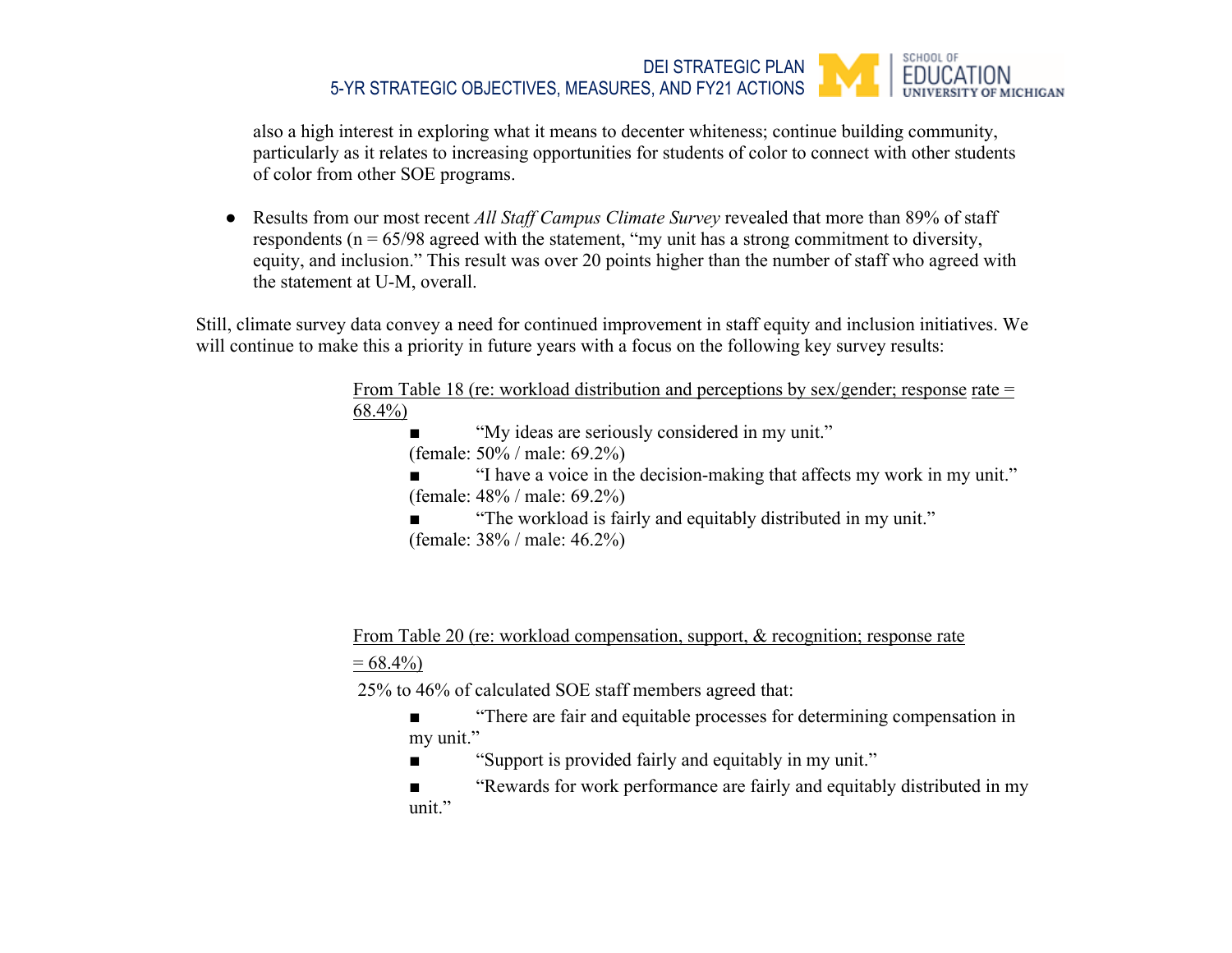# D) Service Data

This domain relates to SOE's public scholarship to contribute to K-12 school communities and educational improvement efforts in local and regional communities. It also pertains to our work to strengthen the *dije*  organizational infrastructure and increase SOE community members' ability to share feedback, suggestions, and concerns with the *dije* leadership and planning team members. Some examples of public scholarship include:

- Dr. Camille Wilson and Dr. Kimberly Ransom offered online, synchronous panels and workshops about community-based research as part of the mission of the CREATE Center.
- Dr. Charles H.F. Davis III was selected as a 2021 National Academy of Education/Spencer Postdoctoral Fellow. Davis' project is titled "#PoliceFreeCampus: A digital ethnography of Black campus-community resistance, new media organizing, and abolitionist praxis for a police-free future."
- Faculty quickly launched several studies to investigate the educational impact of the COVID-19 pandemic and/or provide resources to inform families, educators, and administrators on best practices to mitigate impact.
- Dr. Christina Weiland leads a team of scholars collaborating on two research briefs examining the effects of the COVID-19 crisis on the early childhood workforce and the effects of the crisis on young children's learning experiences and outcomes. Highlighting issues of socioeconomic and racial/ethnic equity, each brief will synthesize relevant evidence and examine policy levers for mitigating the effects of the pandemic on both the ECE workforce and on children and families.
- Dr. Rosemary Perez is a member of a research team studying graduate students' experiences during the COVID-19 pandemic, their perceptions of institutional support, and related educational and career decision making. The project will pay particular attention to student experiences related to race, class, gender, and other socio-demographic factors.
- Dr. Stephen DesJardins and colleagues outside of U-M are examining the increasing number of potential college students that will come from populations that have been historically underrepresented in American higher education. The Western Interstate Commission of Higher Education has documented these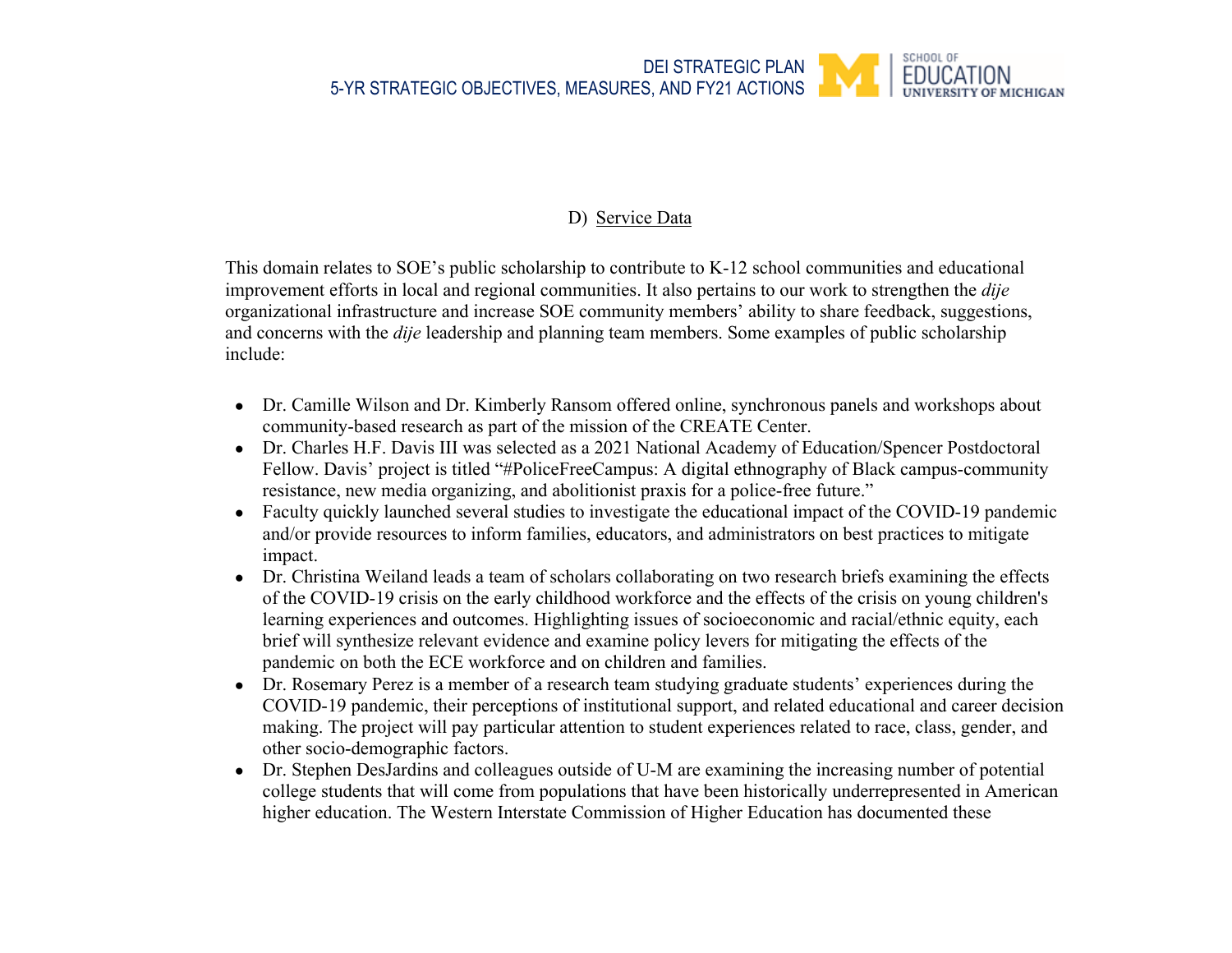#### SCHOOL OF DEI STRATEGIC PLAN EDUCATION 5-YR STRATEGIC OBJECTIVES, MEASURES, AND FY21 ACTIONS OF MICHIGAN

changing demographic patterns, and the possible impact of these shifts on postsecondary education. Such demographic changes, as well as the effect of the pandemic is likely to disrupt historic enrollment patterns.

- As Michigan and the nation continue to struggle with the need to address issues of racism and systemic inequity, Michigan teachers, school administrators, and support staff are facing many new challenges as they strive to serve all student populations during the COVID-19 pandemic. Through a collaborative project between Michigan State University, University of Michigan, and Michigan Virtual faculty teams will respond to these needs through the development and dissemination of a series of online professional development modules for school personnel. The professional development programming created by this project will help Michigan educators better identify historical and new communication challenges for select student populations, as well as provide practical strategies to improve communications with Michigan's most vulnerable students.
- Teaching Works is working to support teachers and teacher educators to respond to priority learning needs during the 2020-2021 academic year and beyond. Centered on the areas of mathematics and English language arts, the work will focus on recommendations for "priority" content for the Covid-19 school year made by Student Achievement Partners. In both lines of work, the goals are to unpack aspects of the priority content and the content knowledge, teaching skills, and equity practices needed to teach it effectively to all children and make those knowledge and skills learnable by teachers and teacher educators.
- Drs. Angela Calabrese Barton, Leslie Herrenkohl, and Betsy Davis are leading a project to investigate how people learn science during the COVID-19 pandemic in real time, and how they activate this scientific knowledge toward informed decision making, and how this changes over time. The study is intended to produce additional insights on how such learning is shaped by equity concerns and contextual factors, and the ways in which these mediate the sources of information people have access to and leverage, how they rapidly make sense of and evaluate this information and what supports them in doing so, and how these understandings are leveraged alongside other forms of knowledge and concerns in decision-making.
- Dr. Michelle Bellino was among seventeen University of Michigan faculty members named U-M 2021 Public Engagement Faculty Fellows.
- Drs. Deborah Rivas-Drake and Enid M. Rosario-Ramos, SOE postdoctoral research fellow Gina McGovern, and former SOE faculty member and VP of Research for CASEL Robert Jagers authored "Rising Up Together: Spotlighting Transformative SEL in Practice with Latinx Youth." It is a brief illustrating transformative SEL in practice based on surveys with youth, interviews with teachers, and observations during dedicated SEL instruction time in a predominantly Latinx school in a large urban district.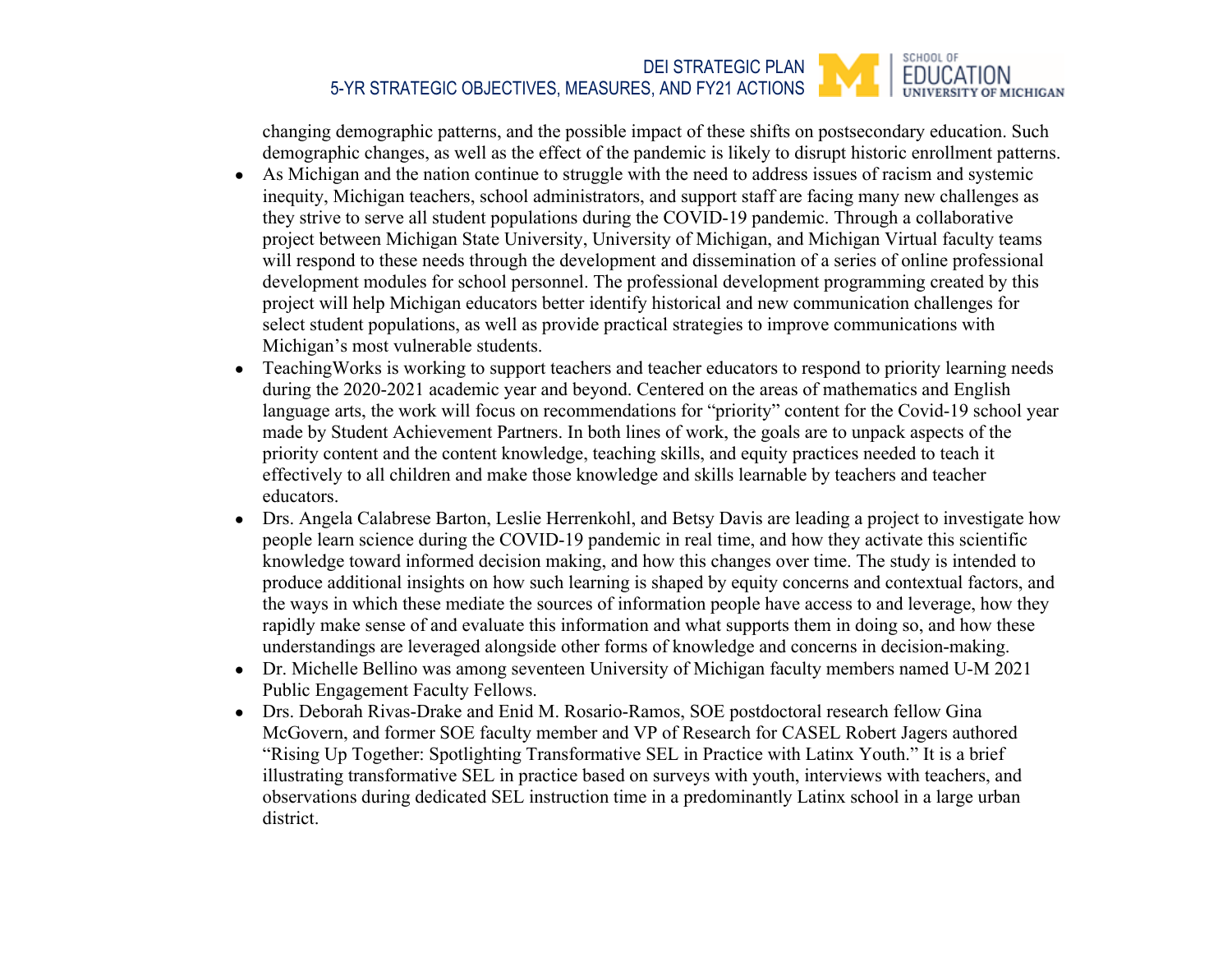#### SCHOOL OF DEI STRATEGIC PLAN **FDUCATION** 5-YR STRATEGIC OBJECTIVES, MEASURES, AND FY21 ACTIONS **DF MICHIGAN**

- Together, the SOE and Detroit Public School Community District selected two new teaching residents to join the faculty at The School at Marygrove this fall. Isra Elshafei and Lindsay Helfman join second-year resident Katie Guzdial and third-year resident Sneha Rathi.
- Dr. Stephen L. DesJardins received a Fulbright U.S. Scholar Program award to Portugal. DesJardins will investigate whether and how the Portuguese access and enrollment system may be replicating and/or amplifying education and labor market inequalities in the country. As a Fulbright Scholar, DesJardins will share knowledge and foster meaningful connections across communities in the United States and Portugal. DesJardins has also been named a Fulbright Specialist to Finland and will study the effects of the recent introduction of tuition fees for international students on their enrollment, college success, and labor market outcomes.
- The Bosch Eco+ STEM Teacher (BEST) Grant Program operates as a partnership between the Bosch Community Fund and the School of Education Center for Education Design, Evaluation, and Research (CEDER). CEDER partnered with the Bosch Community Fund in 2017 to lead the administration, evaluation, improvement, and scaling of the BEST Program. In the three years that CEDER has administered the program, grant-making has scaled four fold. This represents an increase from 62 participating educators and an estimated 8,700 students in 2018-19, to 325 educators and an estimated 39,000 students in 2020-21.
- Dr. Darin Stockdill supported history scholars and educators connected to the Detroit River Project and the Essex County Black Historical Research Society to develop curricular materials for middle school teachers in both Michigan and Ontario. Teachers will be able to use the standards-aligned materials developed as part of the Detroit River Story Lab project to engage their students with the transnational histories of the Underground Railroad and the key geographic role of the Detroit River. These lessons will tie this important legacy of Black resistance and anti-racist organizing to contemporary issues of racial justice and will introduce students to events and historical figures that have often been ignored in conventional curricula.
- Dr. Nell K. Duke has been appointed to the State of Michigan's PreK-12 Literacy Commission Term. Duke will serve through October 31, 2022. Housed within the Michigan Department of Education, the commission advises and assists in matters relating to the assessment, professional development, education programming, socioeconomic challenges, best practices, collaboration, parental engagement, and teaching of literacy.
- Faculty across the SOE have started a series of grassroots community events called "Write Socially, Act" Locally," which offer an opportunity for students and faculty to write in community with others and to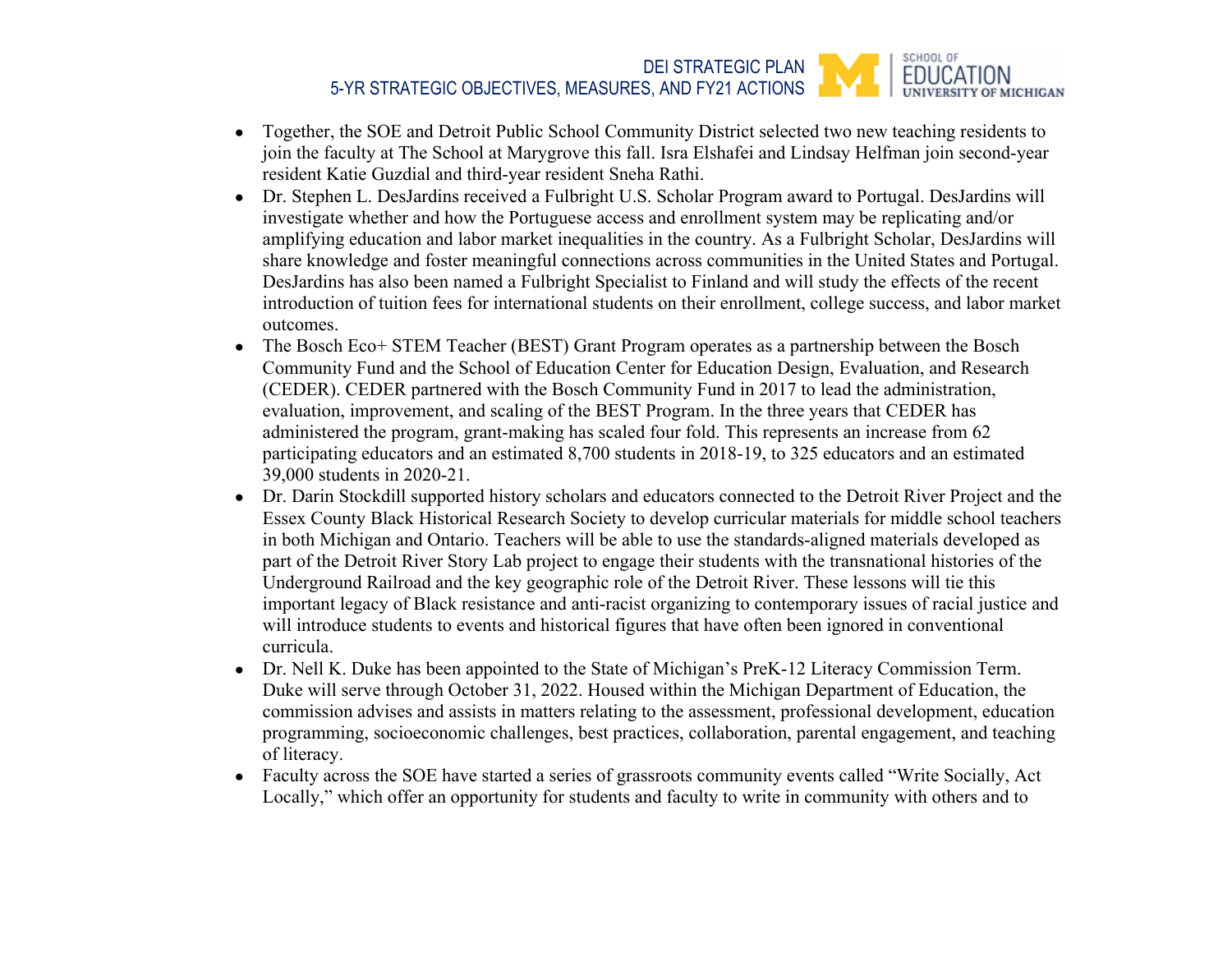#### SCHOOL OF DEI STRATEGIC PLAN **FDUCATION** 5-YR STRATEGIC OBJECTIVES, MEASURES, AND FY21 ACTIONS **FMICHIGAN**

support local businesses and community organizations during the COVID-19 pandemic. Each free session starts with a discussion about a writing topic and offers attendees time to write and share.

- Dr. Maisie Gholson was recognized with a 2021 Harold R. Johnson Diversity Service Award. The award, given to five University of Michigan faculty members this year, honors contributions to the development of a culturally and ethnically diverse U-M community. Gholson was honored for her work applying a Black feminist framework to mathematics education and research into areas often dismissed in the field, including the effects of children's social relationships and networks on their learning opportunities within mathematics. The values and practice of equity and social justice are integrated into Gholson's courses. In 2019, Gholson launched the Race and Social Justice Institute, in which members build literacies to support research and teaching centered on educational justice. She mentors students committed to diversity and social justice, and works to enhance the success of students of diverse cultural and racial backgrounds.
- Dr. Maren Oberman led a 4-month intensive workshop for forty SOE community members, including faculty, staff, and students, entitled, "Decentering Whiteness: A Self-Study Workshop Using Layla Saad's *me & white supremacy.*" The workshop's aim was to support participants in understanding their own whiteness, positionality, and identity, as well as to develop knowledge about how to decenter whiteness on an institutional level.

## Key Findings, Themes and Recommendations Based on Year Three

In line with our Strategic Plan, the SOE made significant progress in advancing *dije* during Year Four. Key factors that contributed to our progress included:

- A more robust administrative *dije* staff infrastructure and distributed leadership model for *dije*  initiatives, in addition to the continued activity and organizing efforts of our diverse, equity-oriented student groups, proved very valuable.
- The increased number of (and visibility of) *dije*/DEI initiatives, programming, and dialogue among faculty, students, and staff, versus just from administrative leadership. This reflected the willingness of faculty, students, and staff to be proactive in initiating or suggesting additional *dije* activities.
- Our intentional focus on leveraging new partnerships to support *dije* programming and new service possibilities and opportunities.
- Launched the SOE Antiracism Colloquium and a graduate student research grant program.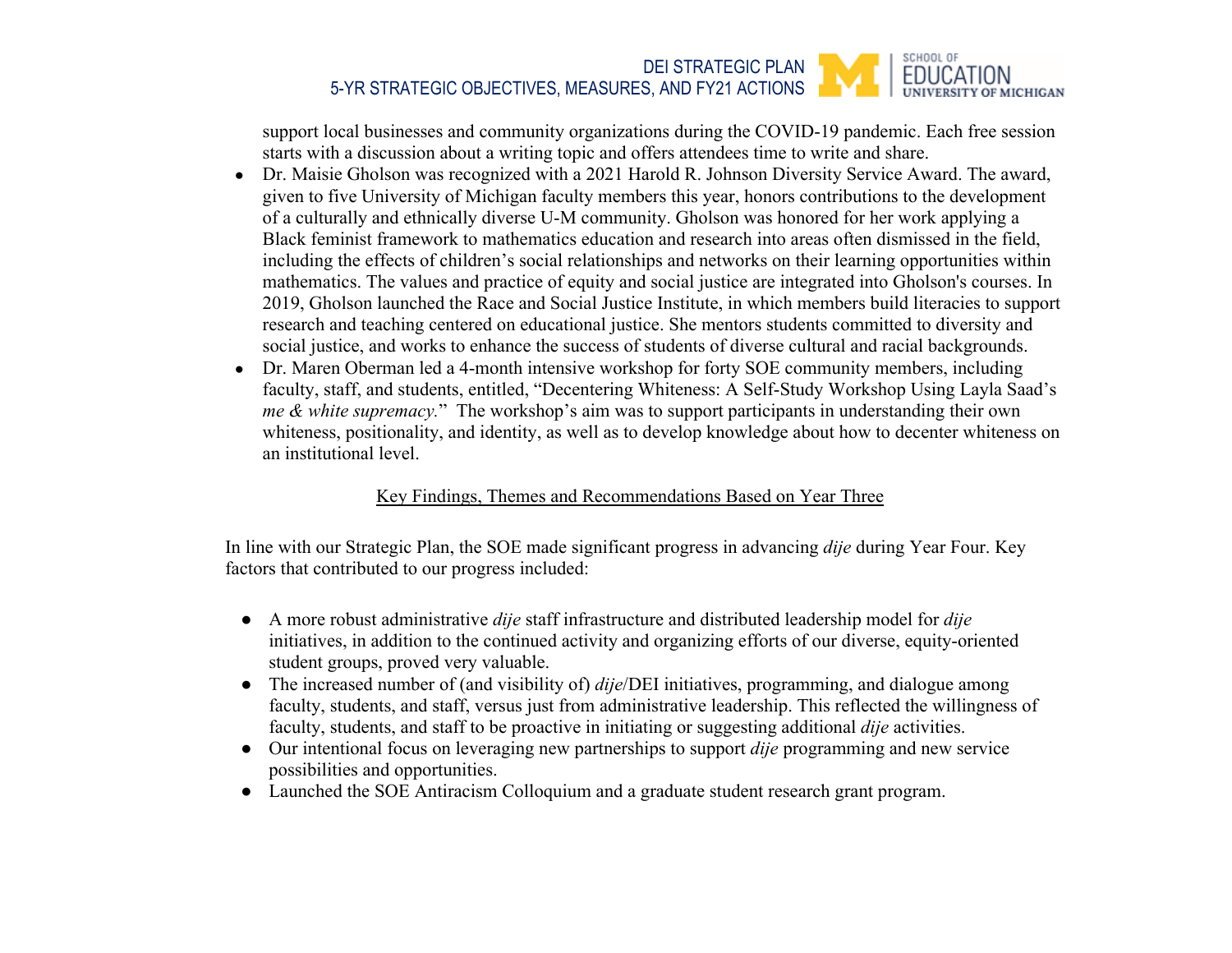SCHOOL OF DEI STRATEGIC PLAN **EDUCATION** 5-YR STRATEGIC OBJECTIVES, MEASURES, AND FY21 ACTIONS

- The "branding" of our diversity, inclusion, justice, and equity efforts as "*dije*" continues to cultivate common SOE language, boost our organizational culture, and increase our community's sense of ownership for SOE-customized, DEI efforts.
- Continued to expand our offerings focused on critical and cultural studies.
- Continued attention to questions of how the cultural values, sometimes referred to by community members as "white values," shape our ability to create a truly inclusive community, especially as we continue to diversify.
- The COVID-19 pandemic has afforded us an opportunity to leverage technology to expose the SOE community to nationally and internationally recognized scholars in antiracism and settler colonialism in education. As a result, we were offered significantly more opportunities to engage in deep and transformative *dije*-related conversations.

Our SOE leadership, faculty, staff, and students helped the school make significant progress in the areas noted below. Examples of such progress are listed, as well.

## **Undergraduate Program and Curriculum Development**

The SOE Associate Dean for Undergraduate Education and Educator Preparation continued efforts to support our Education *for Empowerment* undergraduate minor (edMINOR) and make it a viable tool for undergraduate students to "examine the critical role of education in building both individual and collective capacity to advance justice and democracy in civil society."

In the 2020-21 academic year, the SOE continued to provide a robust and expanded set of edMINOR courses, all of which took on and considered issues of diversity, inclusion, justice, and equity.

To continue building interest in the edMINOR among students, and knowledge about the minor among advisors, we designed and provided opportunities to engage in ideas around liberatory and humanizing educational practice for the entire University of Michigan community. Lectures, talks, and collaborative discussion events were held across campus, including Newnan advising center; the Ross School of Business, in partnership with their DEI undergraduate group; at the athletic center; two sessions with all of the University's undergraduate diversity peer educators, who reside in all of the U-M undergraduate dorms; and in "chat" sessions at dining halls with undergraduates over dinner."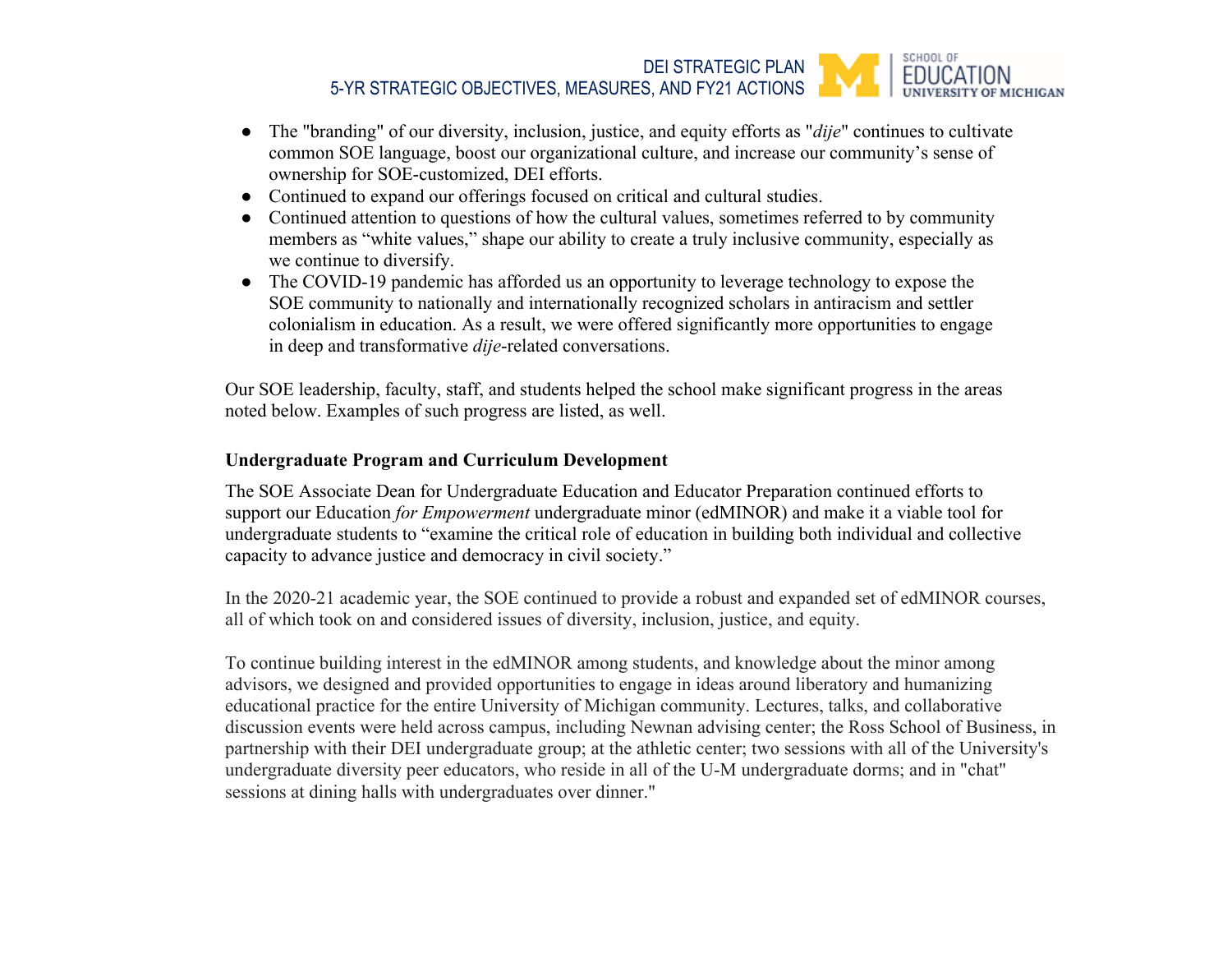#### SCHOOL OF DEI STRATEGIC PLAN **FDUCATION** 5-YR STRATEGIC OBJECTIVES, MEASURES, AND FY21 ACTIONS **MICHIGAN**

As part of the edMINOR, students are required to complete an internship where they apply what they've learned in coursework to authentic, hands-on service to youth, families, and communities. This aspect of the edMINOR allows our students to experience the complexities of advancing *dije* in real-life contexts. Some examples of placements include:

- an undergraduate from the School of Architecture who worked year-long as a full member of the architectural design team responsible for building and renovating the three Schools at Marygrove as part of our Detroit P20 Partnership with Detroit Public Schools Community District;
- an undergraduate from LSA engaged in her internship with the Child & Family Support Services on the Detroit P20 Partnership (covers both the Marygrove Early Education Center and The School at Marygrove);
- an undergraduate from LSA Mathematics engaged in her internship and her student teaching at The School at Marygrove (she is both in the edMINOR and an SOE Teach Cert student);
- several undergraduates from LSA who worked at the Community Action Network in Ann Arbor to support immigrant and refugee families;
- a pre-law undergraduate who worked at the Student Advocacy Center in Ypsilanti to advocate on behalf students who were being unjustly disciplined, suspended, and/or expelled;
- an undergraduate majoring in Biological Sciences who worked for Project Healthy Schools here at the University, writing curriculum about nutrition and well-being for local elementary schools.

These are just a handful of illustrative examples of the kind of service our edMINOR students are doing in the spirit of *dije* to serve local and national efforts.

In response to a new set of Michigan state standards for teacher education, UM Professor and Department Chair for Teacher Education, Debi Khasnabis and Elementary Education Managing Director, Meri Tenney Muirhead, the Elementary Teacher Education (ELMAC) led reform efforts for the elementary teacher education program, with a start date of June 14, 2021 for the new program. The state has required a shift from offering K-8 certification to offering two grade bands: PK-3 and 3-6. The standards in every content area have shifted, so new syllabi have been developed and new courses have been designed by many faculty in the department. Major shifts that were legislated at the state level include a stronger orientation to early childhood, the infusion of social and emotional learning, a distinct focus on teaching practice, increased number of clinical hour requirements, a programmatic assessment plan, and increased credit hour requirements especially in the area of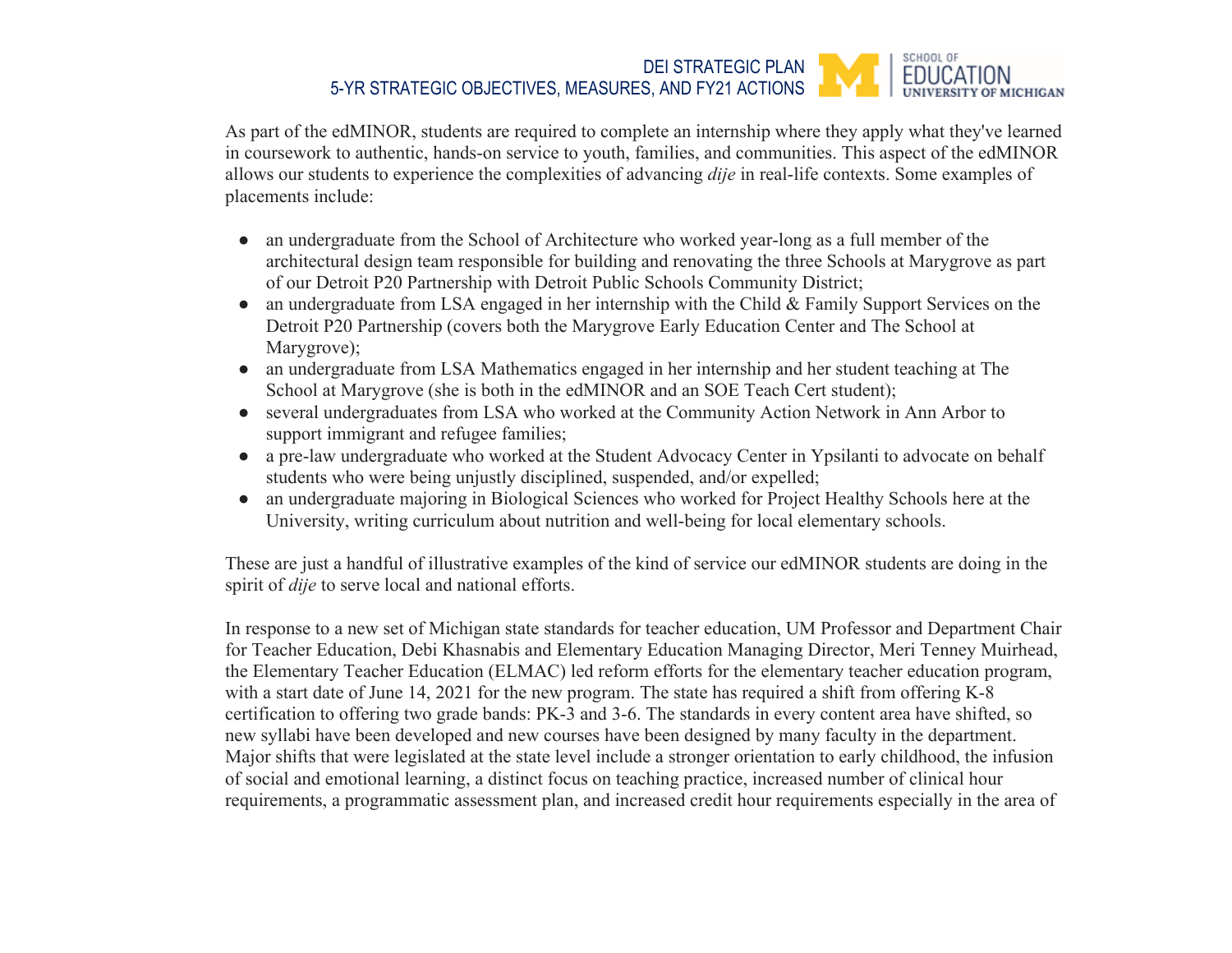#### SCHOOL OF DEI STRATEGIC PLAN **FDUCATION** 5-YR STRATEGIC OBJECTIVES, MEASURES, AND FY21 ACTIONS

literacy, but also math, science and social studies. These major revisions across our program with all of our faculty.

In addition to these state requirements, Debi Khasnabis has led faculty in centering a commitment to antiracism and social justice across all content areas in the ELMAC program, such that teacher candidates (TCs) recognize the ways that children benefit from learning opportunities that are responsive to their identities and that address the injustices that impact students' lives. Our newly reformed elementary teacher education program establishes a set of "justice priorities," thus ensuring that TCs recognize major racial injustices that permeate our field, and that they, as teachers, can disrupt. The foci were first identified in a small group of faculty, graduate students and staff; then shared with our broader instructor group where further revisions were proposed; and then shared and discussed with colleagues in our secondary teacher education program, who are likely to also adopt these foci.

### **Graduate Curriculum Development**

We have continued to expand our offerings focused on critical and cultural studies. Examples of new courses offered in the last two years include:

- ED 490: SEL-Equity with Dr. Deborah Rivas-Drake
- ED 547: Growing Up in School: Advanced Perspective with Dr. Kevin Miller
- ED 639: Pursuing Diversity, Inclusion, Justice, and Equity with Drs. David Humphrey & Maren Oberman
- ED 737: Current Issues in Educational Studies Topic Exploring Whiteness with Dr. Maren Oberman
- ED 737: Current Issues in Educational Studies Topic Why We Need More Teachers of Color and How to Increase Their Representation with Dr. Matt Ronfeldt
- ED 737: Current Issues in Educational Studies Topic Systemically Trauma-Informed Practice with Dr. Simona Goldin
- ED 737: Current Issues in Educational Studies Topic Education of Latinx with Dr. Enid Rosario-Ramos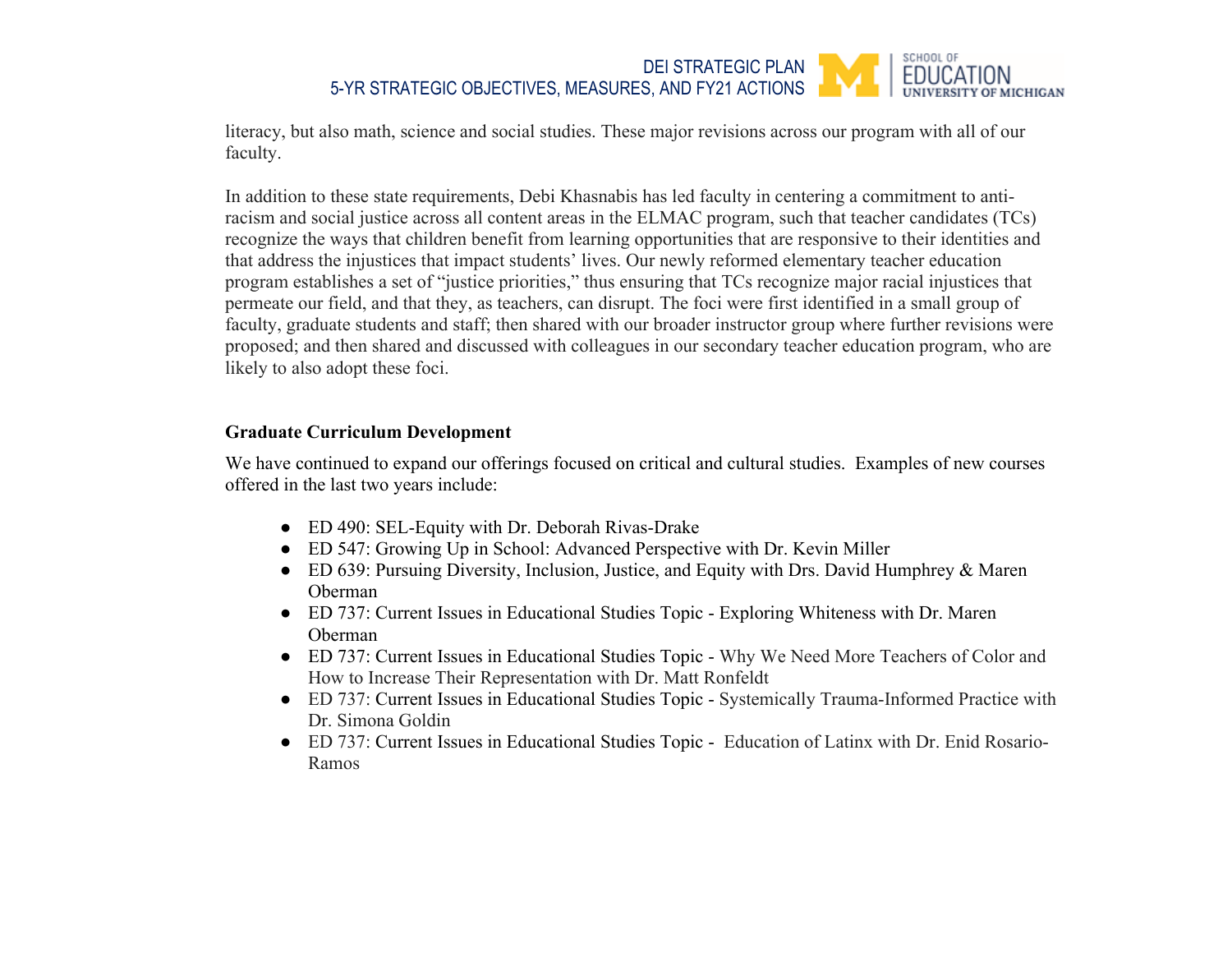#### SCHOOL OF DEI STRATEGIC PLAN **EDUCATION** 5-YR STRATEGIC OBJECTIVES, MEASURES, AND FY21 ACTIONS **MICHIGAN**

Our graduate program faculty has continued to examine all graduate curricula for attention to diverse representation of authors, issues, methods, and perspectives.

The graduate faculty is also engaging in study groups focused on understanding how our curriculum embodies and perpetuates white values to the exclusion of the values of other racial and ethnic groups.

The Educator Prep Program launched the Trauma-Informed Practice Certificate program (available to both undergraduates and graduates) focused on supporting teachers in learning pedagogical practices to support students' social, cultural, and emotional well-being. The EPP also continues to expand its endorsement offerings in English Language Development (officially English as a Second Language in the state of Michigan) and in International Baccalaureate (IB) certification. IB has a strong focus on whole-child development and on global-mindedness, both essential dimensions of teaching for diversity and inclusion.

### *dije***-related Staff Development**

SOE staff members were invited to school-wide *dije* events and staff attendance continues to exceed previous years. Although we recognize that on our most recent *All Student Campus Climate Survey,* 90% of our nonwhite student respondents report feeling valued by our staff in our most recent, we must be more intentional in developing *dije*-focused professional development opportunities solely for staff in the SOE. During the 2020-21 academic year, the staff *dije* Professional Learning Community (PLC) entitled, "From complicity to co-conspiracy," completed its second year. This year was focused on recognizing and disrupting the domains of power at play in the SOE. The organizers for the workshop series were Leea Allerding (Human Resources), Darin Stockdill (CEDER), Alyssa Brandon (Teaching Works), Meri Tenney Muirhead (ELMAC), and David Humphrey.

Year two of staff dije Professional Learning Community (PLC) engaged 17 staff members from across the SOE in collaborative and liberatory anti-racist learning. There were a total of (5) five (3) three-hour sessions.

The planning group set the following overarching goals for the PLC experience:

- Develop empathetic dispositions towards ourselves and others.
- Reflect on and explore intersecting roles and identities, including self and others.
- Develop a shared understanding of—and vocabulary around—ideas of justice, identity, and power.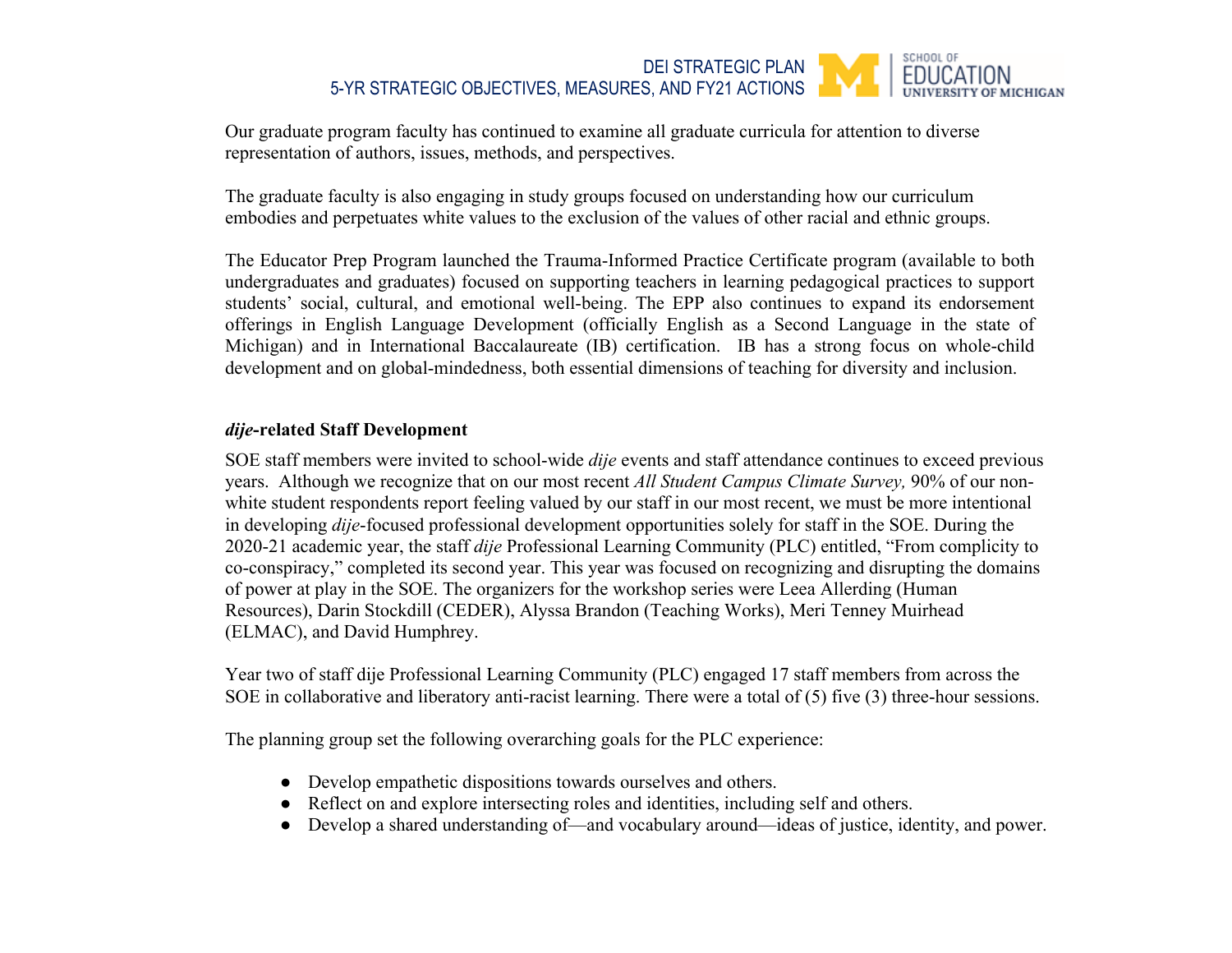

- Reimagine how we work and work together (praxis)
- Build a community of practice/praxis

Using bell hooks' "Homeplace: A Site of Resistance" as a grounding text, we were also guided by the following questions:

- What would it look like to expand your conception of homeplace to include true dignity and radical liberation for everyone—but especially for Black folx?
- How would this embodied homeplace affect your work and relationships in the School of Education?

Across the sessions, participants:

- Reflected upon their own representations and stories on race and racism and identified them through the domains of power.
- Questioned their own way of being and knowing through a critical lens and thought about how they may do things differently through an antiracist praxis.
- Verbalized the domains of power in real time as they played out in their life and in their work in the SOE.
- Connected the domains of power to the open letter from the Black Graduate Student Collective.
- Committed to concrete actions to disrupt anti-Blackness and the dominant domains of power in the SOE.

The group met a total of four (5) times during the academic year. Staff-only *dije* professional development spaces provide opportunities in an intimate setting for staff to continue to build their *dije*-related praxis and continue to advance the *dije* agenda of the SOE. Many participants remarked about how helpful the content was for helping them to develop an anti-racist praxis.

## *dije***-related Faculty Development**

- Our faculty development work throughout the 2020-21 academic year was guided by the *dije* Office themes of Healing & Liberation and Decentering Whiteness and generally falls into four categories:
	- o Intergroup Dialogue: This year 16 faculty members participated in a 9-week intergroup dialogue training course centering anti-blackness led by Anna Yeakley, Ph.D., CEO of Anna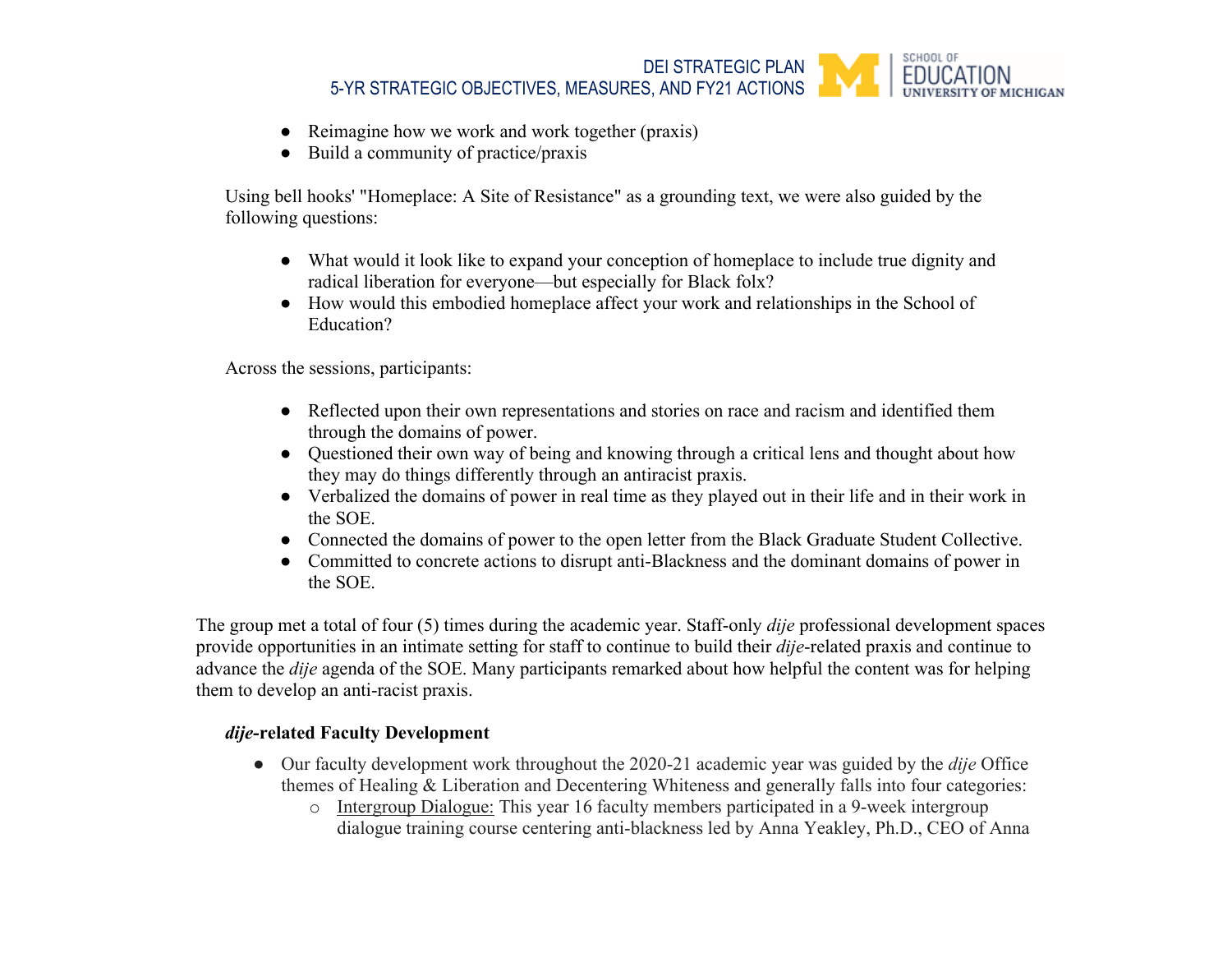#### SCHOOL OF DEI STRATEGIC PLAN **EDUCATION** 5-YR STRATEGIC OBJECTIVES, MEASURES, AND FY21 ACTIONS OF MICHIGAN

Yeakley Consulting, and Kenjus Watson, Ph.D., Postdoctoral Research Fellow at Health Equity Research Laboratory Program Evaluation Director -SF State University. Participants increased knowledge and understanding of both the roots and entrenchment of anti-blackness in society and education while developing skills to participate in and facilitate intergroup dialogues on topics of race, oppression, injustice, and identity.

- o Whiteness work: In the winter semester 40 students, staff, and faculty participated in a 6 session workshop entitled, "Decentering Whiteness: A Self-Study Using Layla Saad's *me & white supremacy*," facilitated by Dr. Maren Oberman. This work involved many hours of individual reading, writing, and reflection coupled with small group conversations and whole group discussion that supported work at the personal level as well as thinking systemically, starting with the SOE, about how to decenter Whiteness in our work and our institutions.
- o Curriculum work: Our curricular focus this year was on auditing courses and syllabi in order to understand what voies, viewpoints, methodologies, and pedagogies are centered in our collective work, and accordingly, what is thus marginalized. Faculty worked in small groups in departments to examine syllabi looking at diversity of authorship and content that explored issues of equity and social justice.
- o Graduate student research assistant rights and responsibilities document: Building on the work that we began last year that was motivated by conversations with the students at regular Dean's Fireside Chats, we approved the Guiding Principles document for Graduate Student Research Assistants' work. We also finalized a written agreement that all GSRA-faculty teams will complete and place in the student's portfolio every year. This work was an example of a successful collaboration between students, staff, and faculty and represents not only progress with regard to GSRA rights & responsibilities, but also the breaking down of silos that typically exist within the SOE.

### **SOE-wide** *dije* **programming and offerings**

The Race and Justice Institute (RJI), led by Dr. Maisie Gholson aims to engage students in a deep understanding of how race, racism, and racialization appears in our society through a U.S. educational lens. The institute is a series of interactive modules, lectures, and learning opportunities that are facilitated by faculty from the SOE and peer institutions. Its format evolved this year, partially in response to the pandemic. Rather than holding a three-day in person program for incoming and returning PhD students in the Combined Program in Educational Psychology, the Center for the Study of Higher and Postsecondary Education, the Joint Program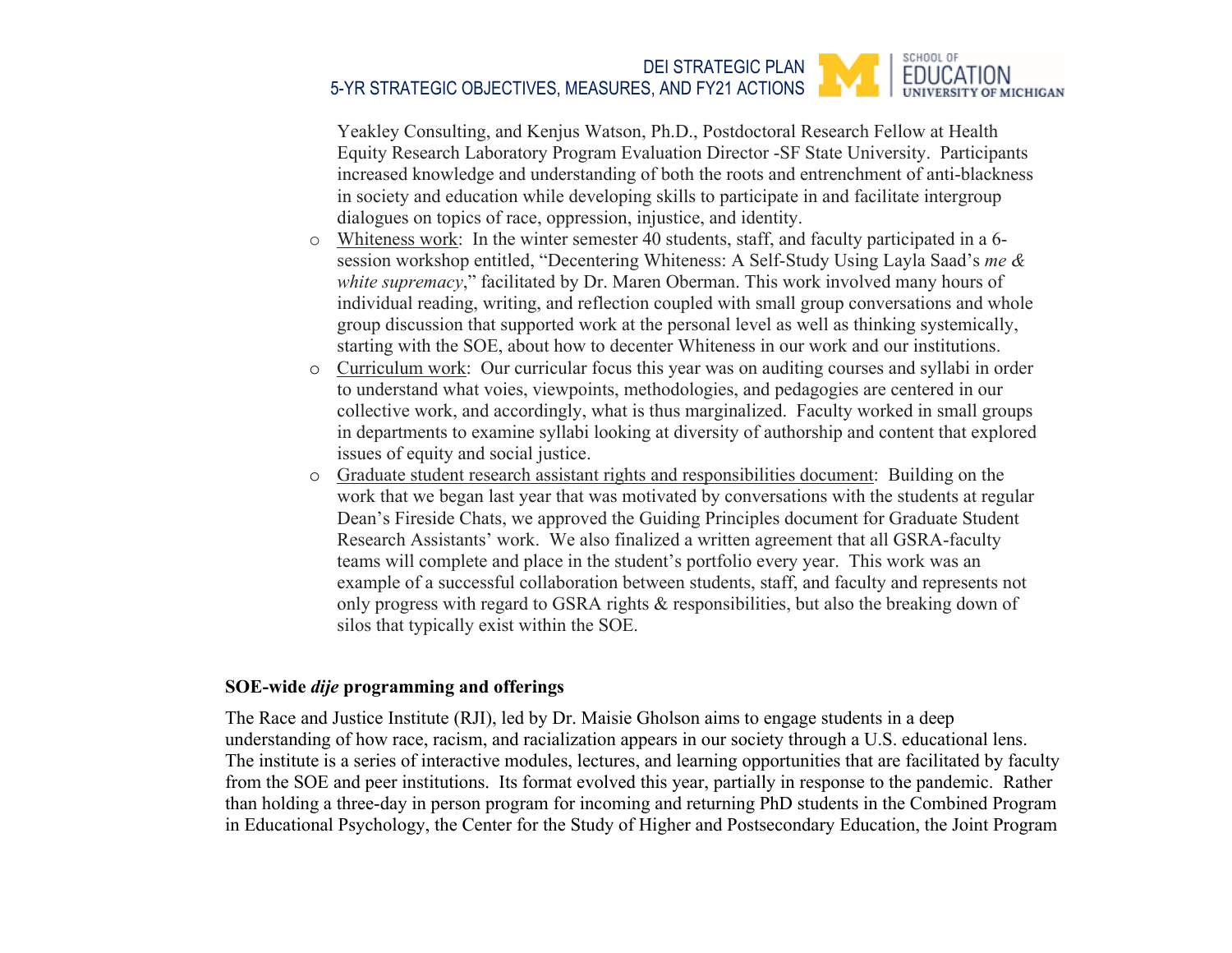#### SCHOOL OF DEI STRATEGIC PLAN **EDUCATION** 5-YR STRATEGIC OBJECTIVES, MEASURES, AND FY21 ACTIONS **F MICHIGAN**

in English and Education, and the Educational Studies program, RJI activities spanned the academic year in such a way that allowed students to not only sustain participation over many months, but also accomodated a different set of needs brought on by the realities of virtual learning and the stresses of the pandemic.

The *dije* Office (DEI/*dije* co-implementation Lead Humphrey, in partnership with *dije* program intern Jordan Ross, spearheaded the development of fourteen (16) *dije*-based programming opportunities, including community conversations, workshops, and opportunities to engage with the local community. Due to the COVID-19 pandemic, all of these events were offered online via Zoom. The *dije* office hosted four (4) community conversations at the School of Education. Community conversations provide opportunities for SOE community members to come together to address issues affecting members of our community, to learn from and with each other, and to promote the values of *dije* in the SOE. The conversations are usually 1-hour, but in light of the focus of this year on the theme of healing and liberation, and the social unrest due to the continued state sanctioned violence on Black bodies, two (2) of the conversations were shifted to healing space events that lasted approximately ninety (90) minutes each.

The first healing space event took place on September 17th, 2020 and was facilitated by Dr. Thema Bryant-Davis, licensed psychologist, professor of psychology at Pepperdine University, and director of the Culture and Trauma Research Lab. The session was focused on the topic of healing and liberation from racism.

The second healing space occurred immediately following the U.S. Presidential elections on November 4, 2020 and was facilitated by Dr. Maria Hamilton Abegunde, founding Director of The Graduate Mentoring Center and Visiting Lecturer, Department of African American and African Diaspora Studies at Indiana University, Bloomington. The healing space session was entitled, "What the Body Remembers: A *dije* Post-Election Community Conversation on Healing and Liberation."

The final two (2) community conversations followed the traditional format and lasted 60 minutes. Both focused on issues of anti-Black racism. The first conversation was entitled "There is Nothing Fragile About Racism: A Community Conversation on Decentering Whiteness with Dr. David Humphrey & Dr. Maren Oberman." The conversation focused on racism at the systemic and personal levels, and key strategies to reckon with the manifestation of White Supremacy in our own institution.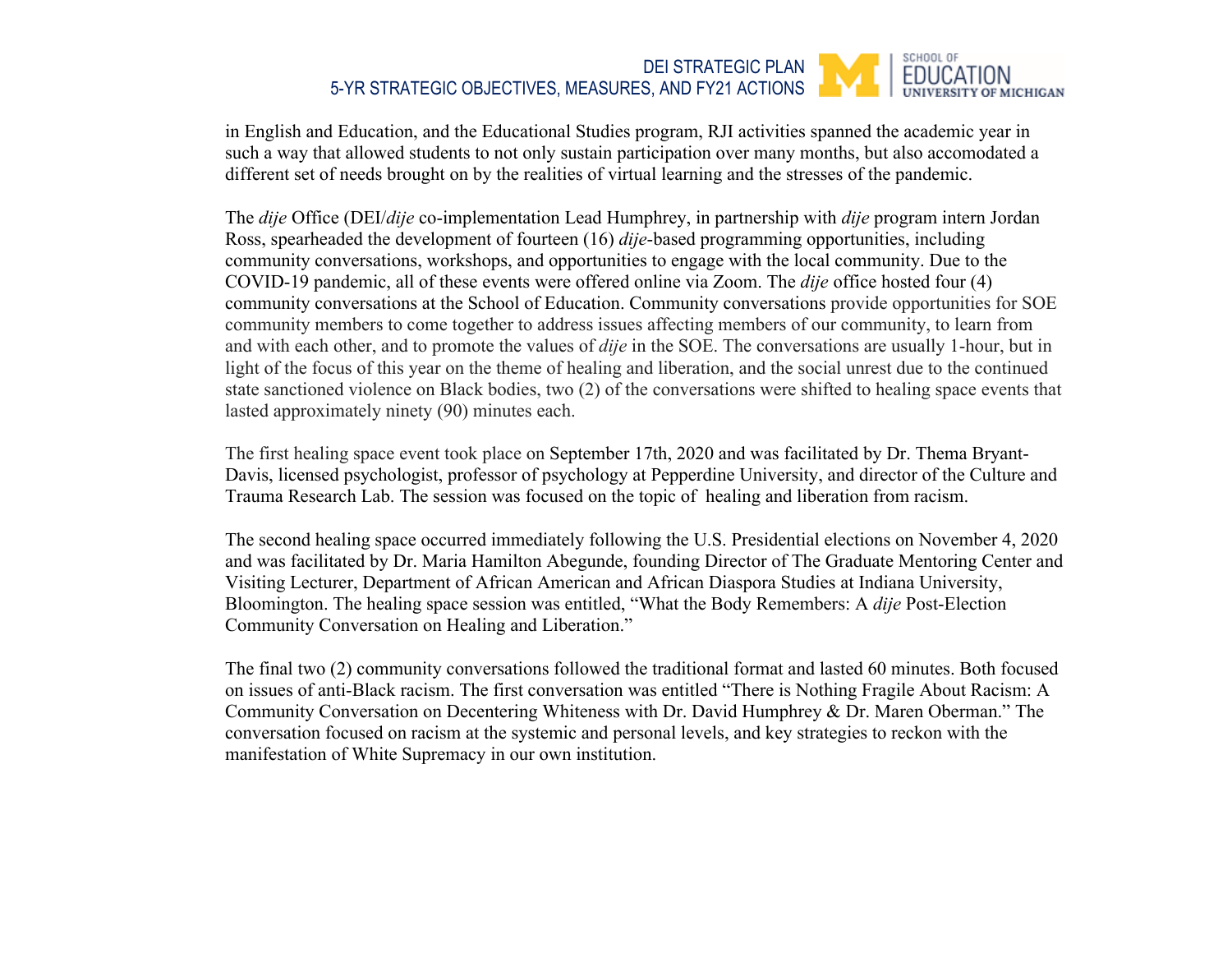#### SCHOOL OF DEI STRATEGIC PLAN **FDUCATION** 5-YR STRATEGIC OBJECTIVES, MEASURES, AND FY21 ACTIONS **F MICHIGAN**

The second event was entitled "Envisioning an Anti-Racist SOE: A Community Conversation. During the event, SOE community members were invited to engage in dialogue with the anti-racism working group develop a guiding definitions and a framework towards coalescing an anti-racist ethos in the SOE.

In total, approximately 374 students, staff, and faculty attended the community conversations.

In addition to community conversations, the *dije* Office hosted two (2) workshops: 1) Mno Kenomagewenin (Good Learning): Indigenous Epistemologies and Engaging In Decolonizing Work Within Colonized Spaces: A Panel Discussion – moderated by Jared Ten Brink, a doctoral student in educational studies. Panelists included Dr. Kyle Whyte, Professor of Environment and Sustainability and George Willis Pack Professor at the University of Michigan School for Environment and Sustainability; Dr. Katie Schultz, Assistant Professor of Social Work at the University of Michigan School of Social Work; and Dr. Sandra M. Gonzales, Associate Professor of Bilingual/Bicultural Education in the Division of Teacher Education at Wayne State University;

2) "An Introduction to LGBTQ+ Language and Identities." – facilitated by Liz González and Alyssa Garcia, representatives from the U-M Spectrum Center.

In total, approximately 379 students, staff, and faculty attended the *dije* workshops.

During the first week of February, the *dije* Office and more than 75 organizers including SOE students, faculty, and staff, and local community members coordinated the Black Lives Matter at School Week of Action. BLM at School is a national committee of educators organizing for racial justice in education. The organizers developed events that correspond to the thirteen guiding principles of Black Lives Matter. These events were dedicated to themes such as Restorative Justice, Diversity & Globalism, Queer & Trans-Affirming, Intergenerational Black Families, and Black Women.

The five (5) events for the BLM Week of Action were:

- 1) Love & Healing: A Session with Students and Their Teachers in Dialogue;
- 2) Global Roots of Resistance: Student Activism, Decolonization, and Creating an Anti-Racist World;
- 3) Telling the Stories That Must Be Told: An Inquiry into Local Black History with the AACHM of Washtenaw County and Dr. Kimberly Ransom;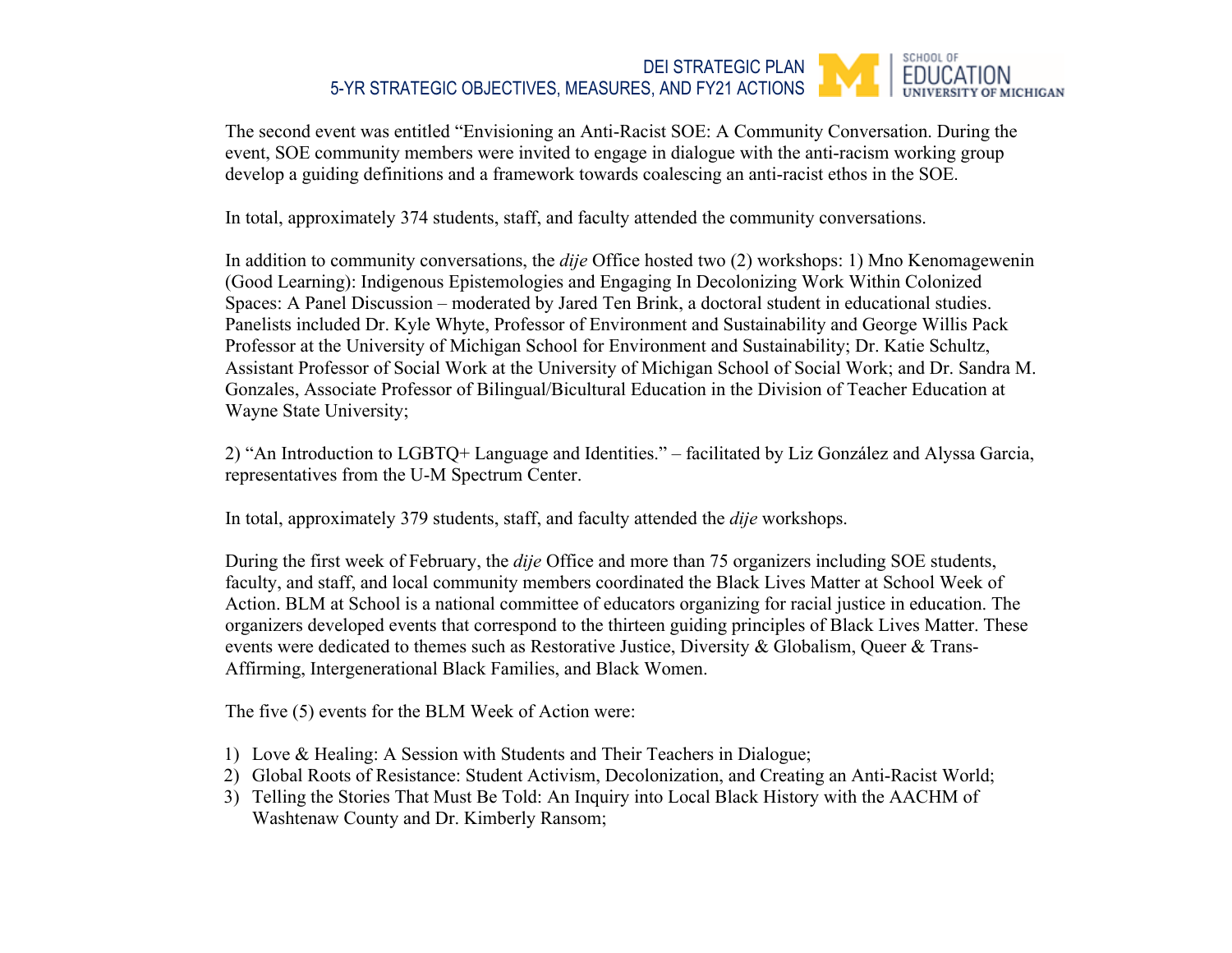#### SCHOOL OF DEI STRATEGIC PLAN EDUCATION 5-YR STRATEGIC OBJECTIVES, MEASURES, AND FY21 ACTIONS OF MICHIGAN

4) R(ED) Table Talk: Experiencing Black Joy in Reflection; and 5) Collective Shade(s): Loving the Lives of Black Trans + Queer Folx. Supporting organizations included: African American Cultural and Historical Museum of Washtenaw County, Ann Arbor District Library, Cuppy's Restaurant, GSCO (U-M), MLive, Rackham Student Government, and the Spectrum Center.

Lastly, in partnership with the RJI led by Maisie Gholson (mentioned above), the *dije* Office launched the Inaugural SOE Anti-Racism Colloquium the week of May 10-14. The goal of the antiracism colloquium is to support the building of critical literacies of race and settler colonialism to support research and teaching centered on educational justice. This year, Dr. Leigh Patel, Professor of Educational Foundations, Organizations, and Policy in the University of Pittsburgh School of Education, did a 1-week virtual residency that included five (5) events: keynote address entitled "Learning as Marronage: Provocations about learning from freedom struggles," two 2-hour sessions with SOE graduate students, and two 90-minute sessions with SOE faculty. Earlier in the year but connected to the colloquium, the *dije* Office and RJI launched an antiracism mini-grant competition for graduate students.

The Antiracist Mini-grants were created for students who wished to continue working or putting into practice their experiences. The mini-grant program welcomed students who are dissertating to first-year students who wish to work on a project and encouraged students to apply for funding through the Antiracist Research Mini-Grant Program sponsored by the *dije* Office. The Antiracist Research Program supports education research projects and scholarship that will contribute to the improvement of education through an antiracist lens. This mini-grant seeks to fund research that advances the SOE community's understanding of anti-racist praxis and its ability to help reimagine an antiracist community and environment in the SOE. Direct grants were made to students totaling \$10,000 in amounts ranging from \$500–\$2500. Two student research groups who were awarded mini-grants: Cassandra Arroyo and Jarell Skinner-Roy, Doctoral Students in CSHPE - Safety for whom?: *Critical spatial and qualitative exploration of campus policing, racial geographies, surveillance, and institutional rhetoric*; and Emanuele Bardelli and Matthew Truwit, Doctoral Candidate and Student respectively in Educational Studies - *Teacher evaluation systems: Measures of instructional effectiveness or mechanisms of structural bias?* Both groups presented a mid-year progress report on their research to bookend the colloquium.

Individual departments and units also offered *dije* programming, including special speakers, presentations, workshops, and dialogues specific to their units and/or open to the entire SOE or U-M community. In addition, students organized several events designed to foster community and a sense of belonging.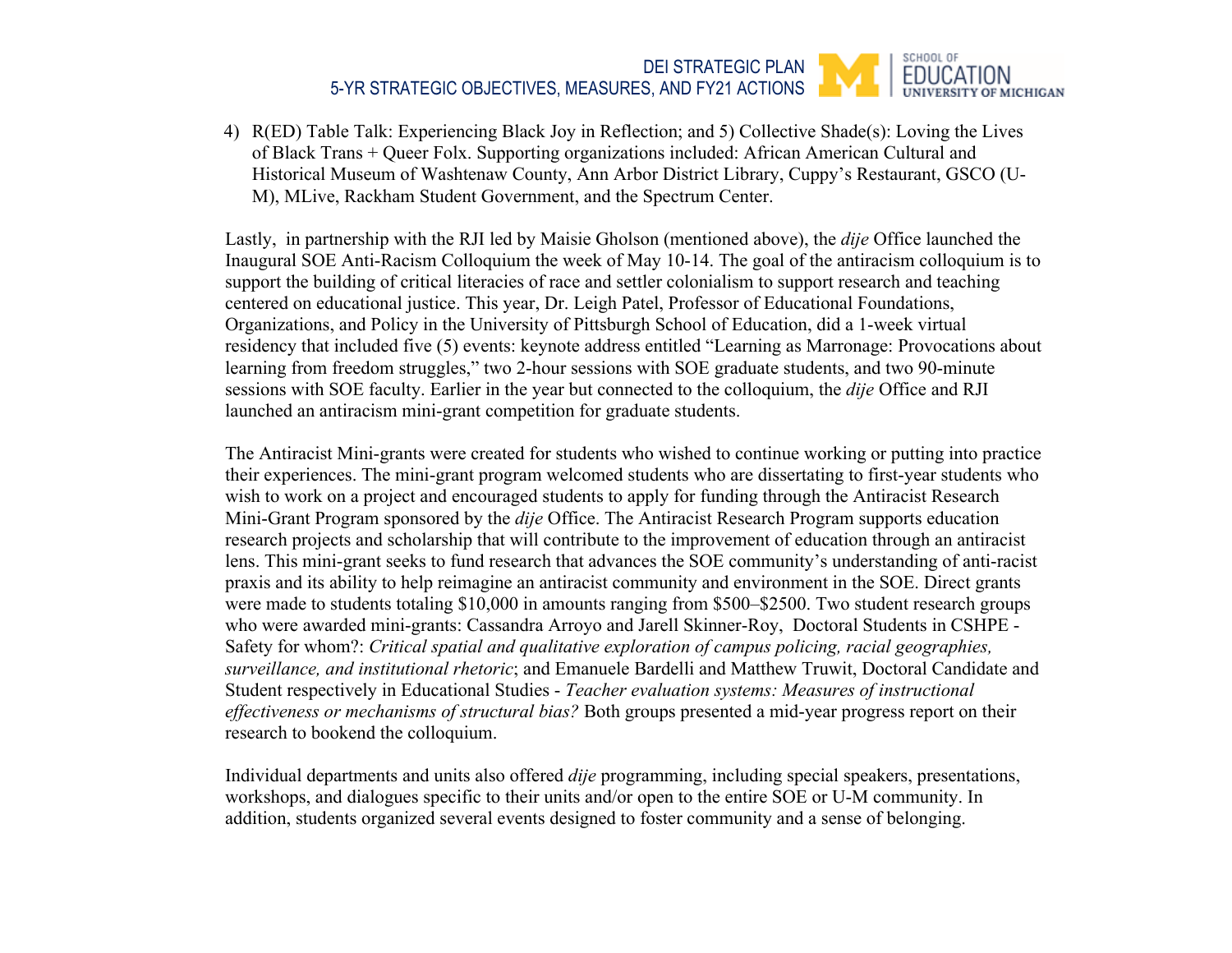

### **Partnership Development**

SOE leadership, faculty, and staff continued in formal partnerships with Washtenaw International High School and Middle Academy to recruit students of diverse backgrounds and to provide professional development for the staff at these schools.

We also continued our relationship with Washtenaw Community College and our Schoolcraft Community College to recruit students into our teacher education programs. This year we successfully recruited seventeen (17) incoming students from this community college partnership, an increase of six (6) students from last year. 71% of all external transfers are coming from community colleges (17/24).

Finally, our existing partnerships with Ann Arbor Public Schools (Mitchell-Scarlett-Huron Teaching and Learning Collaborative), with Ypsilanti Community Schools (a regular site for clinical practice placements), and the Detroit Public Schools Community District (Detroit School of Arts and the Detroit P20 Partnership/The School at Marygrove) continue to thrive, even amidst the disruptions felt by the pandemic. Faculty in Elementary Education collaborated on Black Lives Matter curriculum for the summer ESL Academy (SESLA) program at Scarlett Middle School. The program was taught online to 280 4th - 8th grade multilingual students in Ann Arbor Public Schools. Twenty-eight SOE teaching interns and 16 AAPS teachers and one faculty member (Dr. Cathy Reischl) collaborated in professional development to build skills to engage in difficult conversations with young language learners about civil rights in the 1960's and today.

The School at Marygrove partnership continues to be a site of powerful antiracism work given DPSCD's shared goal to work toward explicitly antiracist practice. Curriculum development continues across the birth to 12th-grade programs, with an emphasis on developing project- and place-based learning opportunities focused on "designing for social change and justice."

### **Review of Staff Hiring Protocols**

Revamped hiring protocols have been implemented. New interview questions have been drafted and HR consistently shares *dije*-infused questions with all hiring managers. Several possible questions are listed which assist with highlighting a candidate's commitment to diversity, inclusion, justice and equity. Hiring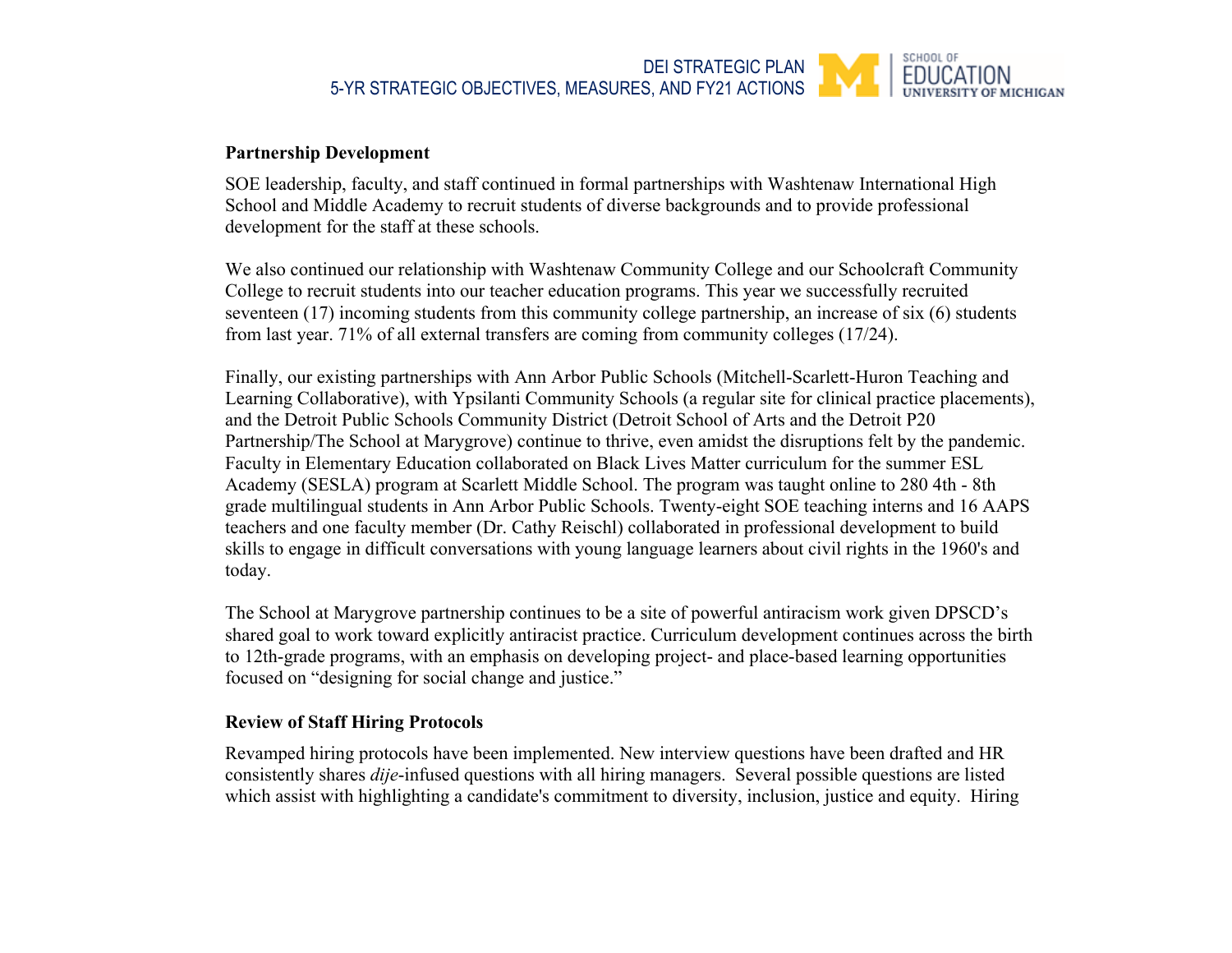#### SCHOOL OF DEI STRATEGIC PLAN **FDUCATION** 5-YR STRATEGIC OBJECTIVES, MEASURES, AND FY21 ACTIONS

managers are made aware they must ask questions of candidates that ensure the candidate is committed to the *dije* efforts at SOE. EDAC will support hiring committees throughout the search process.

In addition, SOE leadership, the Executive Communications and Academic HR Assistant to the Dean (Katie Hayes), and Human Resources have been working to ensure all new faculty and staff take the sexual and gender based education module within 30 days of starting a position with SOE. We have also cultivated a document with those faculty and staff considered to be individuals with reporting responsibilities and shared that with the SOE community via a Dean's message.

### *dije* **Support, Recognition and Incentives**

### Scholarship Assistance

We continued to offer tuition assistance from our four DEI-related scholarships to incoming students with financial need to eliminate and/or reduce their need for work study awards.

### *dije* Staff, Student, and Faculty Awards

We awarded our fifth annual *dije* awards recognizing the diversity, inclusion, justice, and equity work of an especially committed staff member, student, and faculty member.

## **Key Limitations**

2020-21 was a challenging year in so many ways—the pivot to virtual instruction, lack of a sense of community due to fewer department sponsored events, combined with frustration over global and political events. Students (particularly first-year master's) felt disenfranchised and CSHPE students expressed their dissatisfaction during a CSHPE Community Conversation in September, 2020.

Time, exhaustion and capacity. The pandemic has put every single person above capacity and at a level of exhaustion. We also lack racial diversity in our instructor identities.

A key challenge continues to be the lack of financial resources to address all of our key priorities, such as additional GSRA positions for students to engage more fully with faculty in community engaged research.